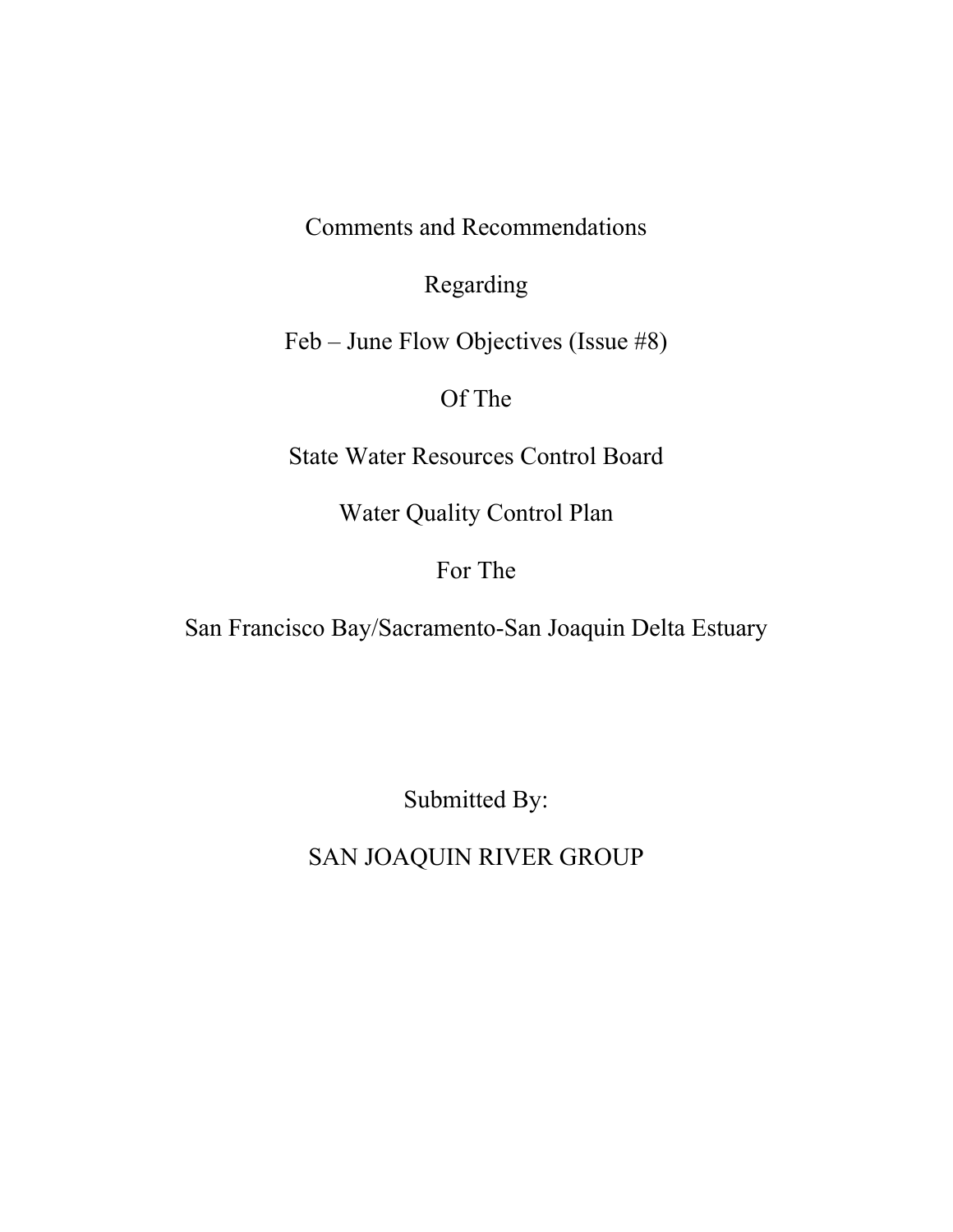# TABLE OF CONTENTS

| I.  |    |               |                                                                                                                                                             |  |
|-----|----|---------------|-------------------------------------------------------------------------------------------------------------------------------------------------------------|--|
| II. |    |               |                                                                                                                                                             |  |
|     |    |               |                                                                                                                                                             |  |
|     | 1. |               | The February Through June Flow Objectives for<br>Salmon Smolts Are Not Based Upon Sound Science<br>for Salmon But Were Instead Intended for Delta Smelt. .2 |  |
|     | 2. |               | There is No Real Correlation Between San Joaquin<br>River Non-Flood Flows and San Joaquin River<br>Salmon Smolt Survival Through the Delta 4                |  |
|     | 3. |               | May 16 Through June Flows Should Be Eliminated 7                                                                                                            |  |
|     |    | a.            | These Flows Will Not Protect Salmon Smolts 7                                                                                                                |  |
|     |    |               | Will Not Effectively Reduce Water<br>(i)                                                                                                                    |  |
|     |    |               | Salmon Smolts Already Gone 8<br>(ii)                                                                                                                        |  |
|     |    | $\mathbf b$ . | May 16-June Flows Will Not Protect Delta                                                                                                                    |  |
|     |    |               |                                                                                                                                                             |  |
|     | 1. |               |                                                                                                                                                             |  |
|     |    | a.            | CDFG Does Not Trust Its Own Analysis 11                                                                                                                     |  |
|     |    | b.            | Outside Review of CDFG Analysis Confirms<br>CDFG's Own Lack of Faith 12                                                                                     |  |
|     | 2. |               | The Bay Institute $\ldots \ldots \ldots \ldots \ldots \ldots \ldots \ldots \ldots 14$                                                                       |  |
|     |    | a.            | TBI's Analysis Is Overly-simplistic and<br>Not Very Helpful . $\dots \dots \dots \dots \dots \dots \dots \dots 14$                                          |  |
|     |    | b.            | TBI's Flow Recommendations, If Accepted,<br>Would Bankrupt New Melones Reservoir 16                                                                         |  |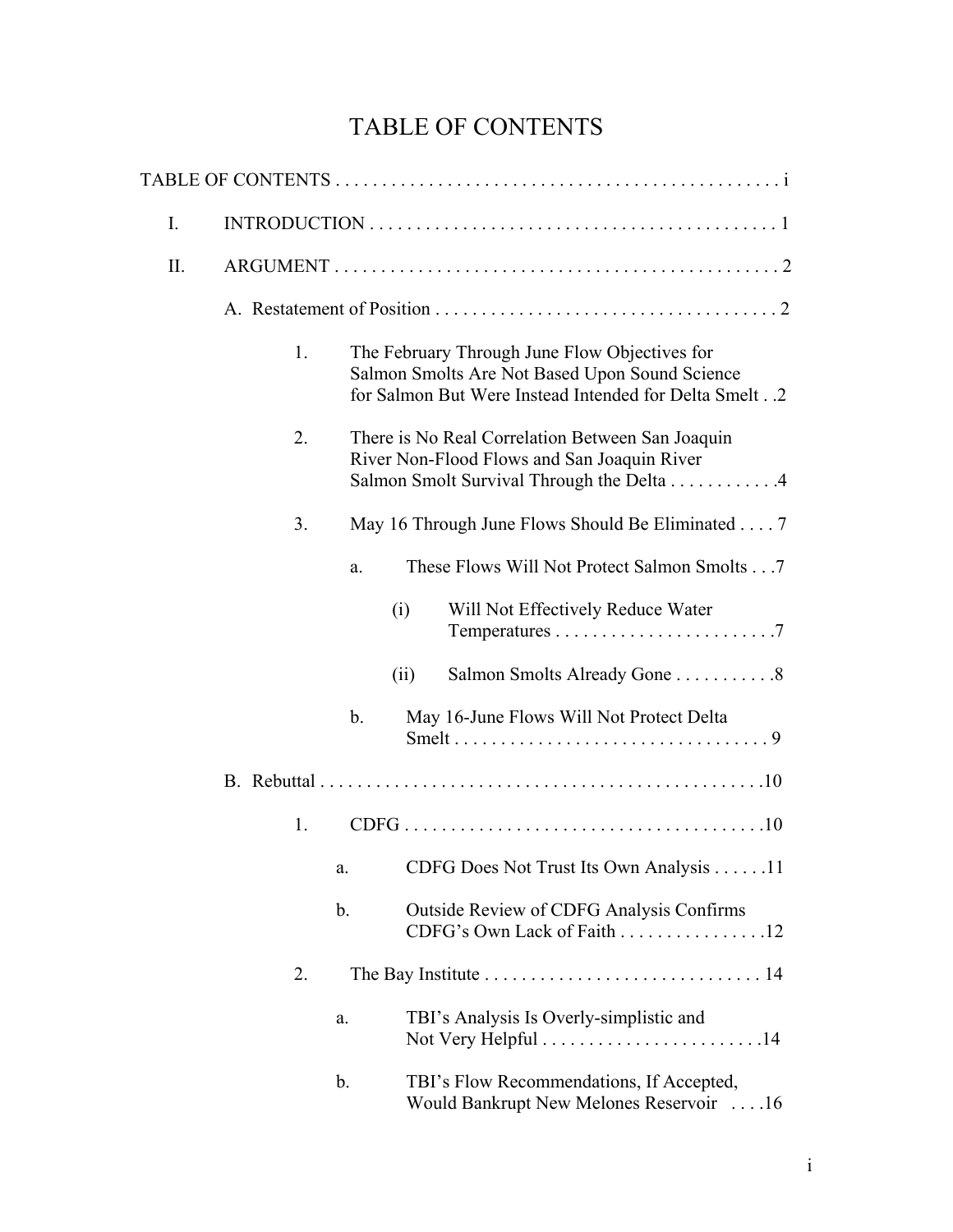| 3.           | National Marine Fisheries Service 17                                                                  |
|--------------|-------------------------------------------------------------------------------------------------------|
| 4.           |                                                                                                       |
|              | C. SJRGA Has A Different View for Evaluating and Solving                                              |
| $\mathbf{1}$ | SWRCB Focus Should Be on the Delta Mortality<br>Impact's to Outmigrating San Joaquin River Salmon. 20 |
| 2.           | The 1995 WQCP's Salmon Narrative Objective<br>Improperly Focuses on the Tributaries Instead of        |
|              |                                                                                                       |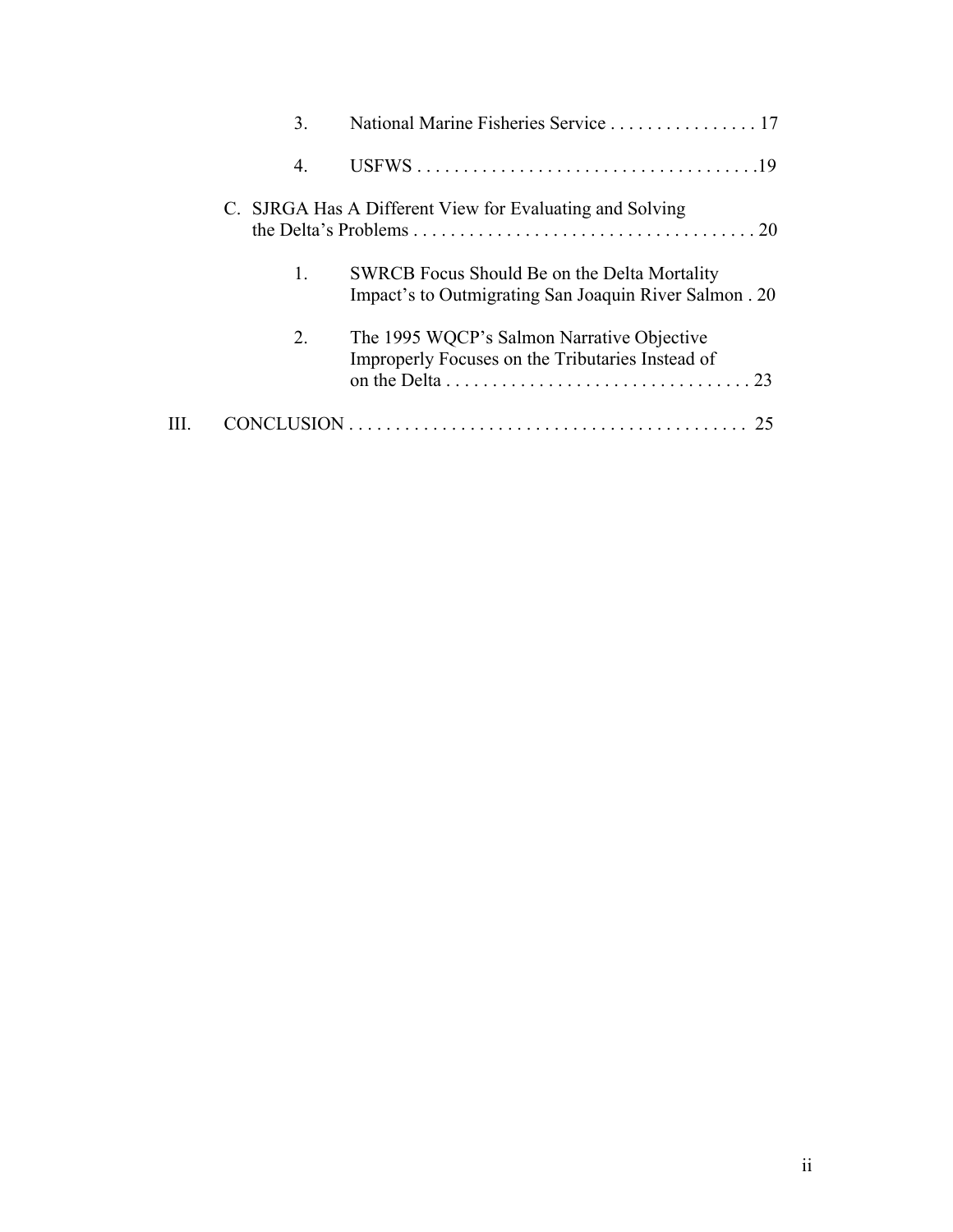#### I. INTRODUCTION

 After the State Water Resources Control Board ("SWRCB") adopted the 1995 Water Quality Plan for the San Francisco Bay/Sacramento-San Joaquin Delta estuary ("1995 WQCP"), the San Joaquin Tributaries Association filed suit, alleging that many of the flow dependent objectives were not based upon sound science. Now, as part of the its review of the objectives contained in the 1995 WCP, the SWRCB has asked whether the flow objectives for the San Joaquin River for the period February 1 through April 14 and May 16 through June 31 ("February through June Flow Objectives") should be amended. Since the February through June Flow Objectives (1) were not originally based upon sound science or accurate assumptions for salmon, (2) are not supported by the new science cited by proponents of the objectives, and (3) are not necessary for the protection of San Joaquin River salmon smolts, the San Joaquin River Group Authority ("SJRGA") recommends that the February through June Flow Objectives be eliminated.

 Several parties introduced a variety of data, hypotheses and alleged correlations in an effort to show that more flow in the San Joaquin River is better for salmon smolts. While these may be enticing, it is only because they appear to support what is intuitively thought and believed by the proponents that more flow is always better. However, a hard look at the science demonstrates that the alleged correlations between increased flow in the San Joaquin River and salmon smolt survival simply cannot be justified based upon the current data. Current science does not show, no matter how strongly it is felt, believed or desired in the heart or "gut" of the proponents, that there is a statistically defensible relationship between flow in the February through April 14 and May 16 through June 1 timeframes and salmon smolt survival through the Delta.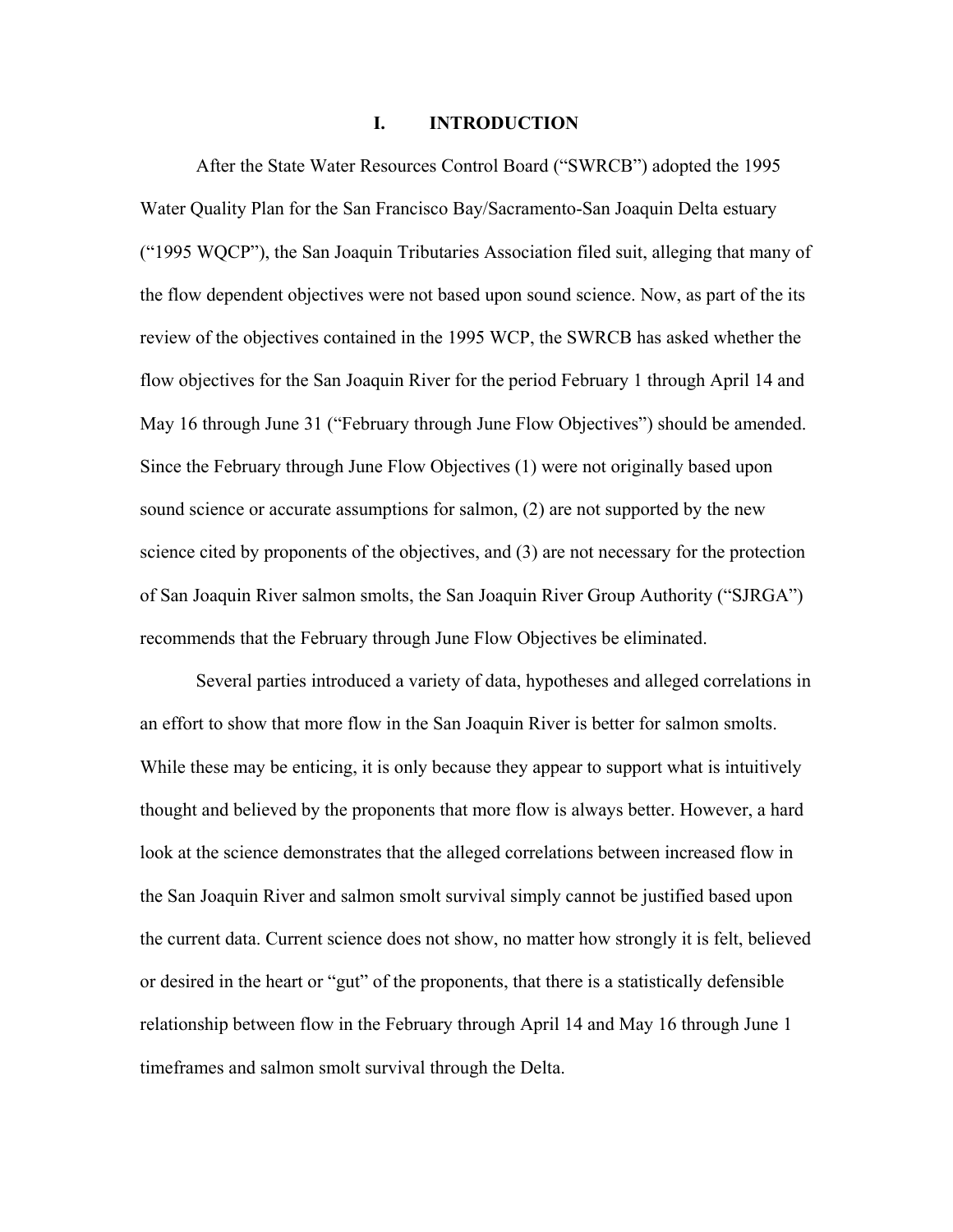The SWRCB's focus should be on the challenges faced by outmigrating salmon smolts in the Delta. Only by understanding mortality factors affecting outmigrating smolts in the Delta, such as tidal influences, export pumping, migration pathways, predation and barrier operations, can the SWRCB establish a suite of flow and non-flow actions specifically designed to reduce in-Delta mortality and improve outmigration success. There are credible and serious scientists that are looking at such mortality factors and recommending adaptive management activities that will both assist in salmon smolt migration through the Delta while improving the body of science regarding the factors affecting such migration. The SWRCB should embrace the idea of improving migration through the Delta, possibly including the amendment of the salmon narrative objective to focus specifically on measurable factors within the Delta.

#### II. ARGUMENT

#### A. Restatement of Position

 The SJRGA recommends that that the February through June Flow Objectives all be eliminated or, in the alternative, that the May 16 through June flows and the February flows be eliminated. This position was made clear in the SJRGA's presentation on March 21, 2005 and for the sake of brevity shall only be summarized here.

## 1. The February Through June Flow Objectives for Salmon Smolts Are Not Based Upon Sound Science for Salmon But Were Instead Intended for Delta Smelt

 As explained in the SJRGA's submittal on March 21, 2005, in the events that culminated in the 1995 WQCP's February through June Flow Objectives, the initial focus was on San Joaquin River flows that would protect salmon smolts. (SJRG EXH 19). Of the four alternatives evaluated, three of them – submitted by the United States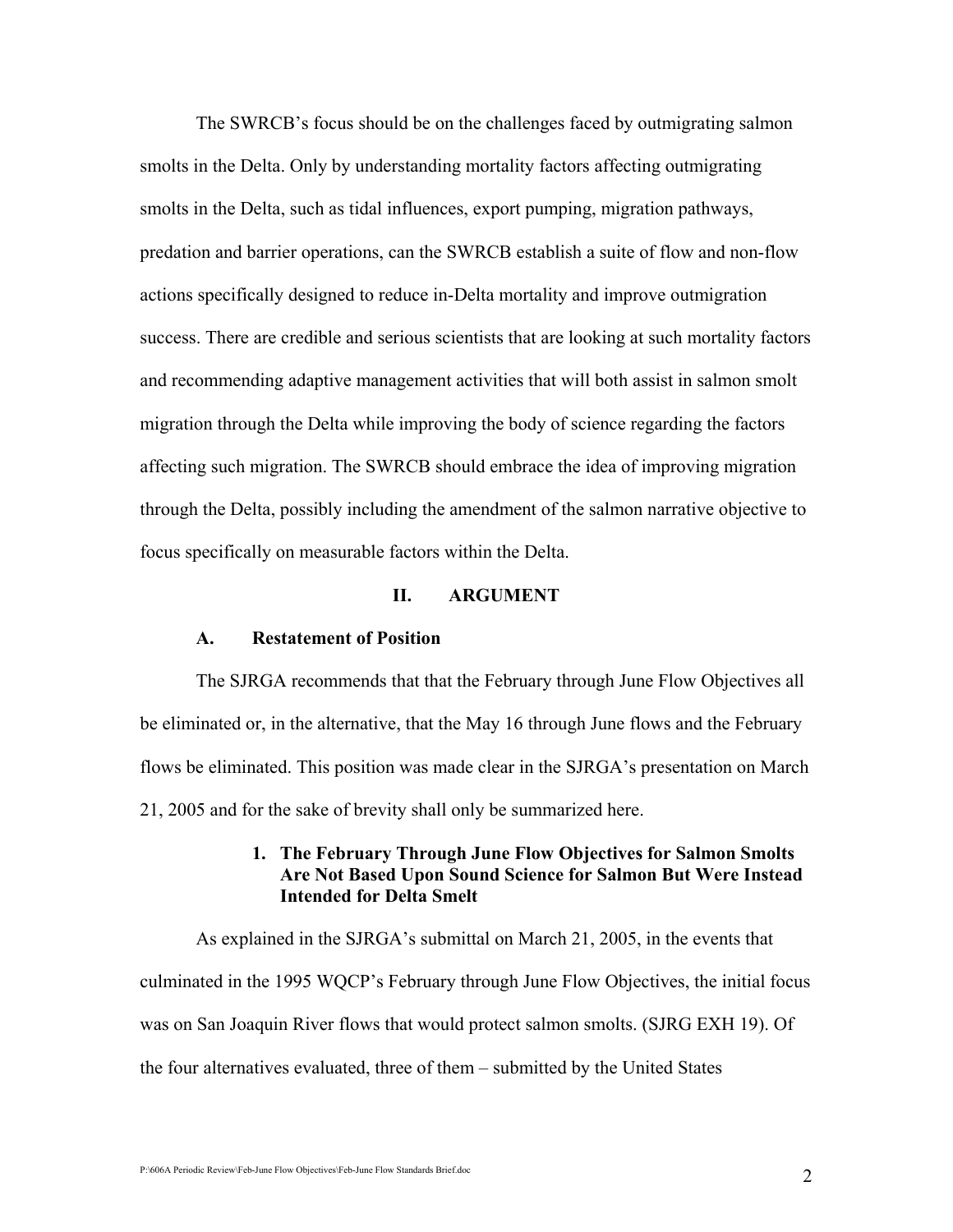Environmental Protection Agency, the SWRCB staff and the California Department of Fish and Game ("CDFG") – focused exclusively on the 30-day April-May pulse flow period and did not include any discussion of flows in the February, March and June time periods. Only one of the four alternatives – the flows agreed to in the 1994 Bay-Delta Principles for Agreement – looked at flows beyond the 30-day April-May pulse flow period. Unfortunately, these flows were eventually adopted by the SWRCB as the February through June Flow Objectives.

 As is now well-known, the negotiations that lead to the Principles for Agreement were closed to both San Joaquin River interests as well as fishery scientists. (Id., p. 3). As a result of the political settlement the Principles became, without a scientific review of the problem, the recommended flow structure, which structure is fatally flawed for two reasons:

First, although the intent was to protect Chinook salmon smolts in the San Joaquin River, the recommended and adopted flows are *identical* to the San Joaquin River protection measures identified by the United States Fish and Wildlife Service for the protection of Delta smelt. (Id., p. 4, citing USFWS, Formal Consultation and Conference on Effects of Long-Term Operations of the CVP and SWP on Threatened Delta Smelt, Delta Smelt Critical Habitat, and Proposed Threatened Sacramento Splittail, March 6, 1995, p. 17). Thus, the February through June Flow Objectives adopted by the SWRCB focused on an entirely different fish species than was originally contemplated by the SWRCB staff, the USEPA and the CDFG.

Second, even assuming that the goal of protecting Delta smelt somehow trumped or superseded the goal of protecting San Joaquin River chinook salmon smolts,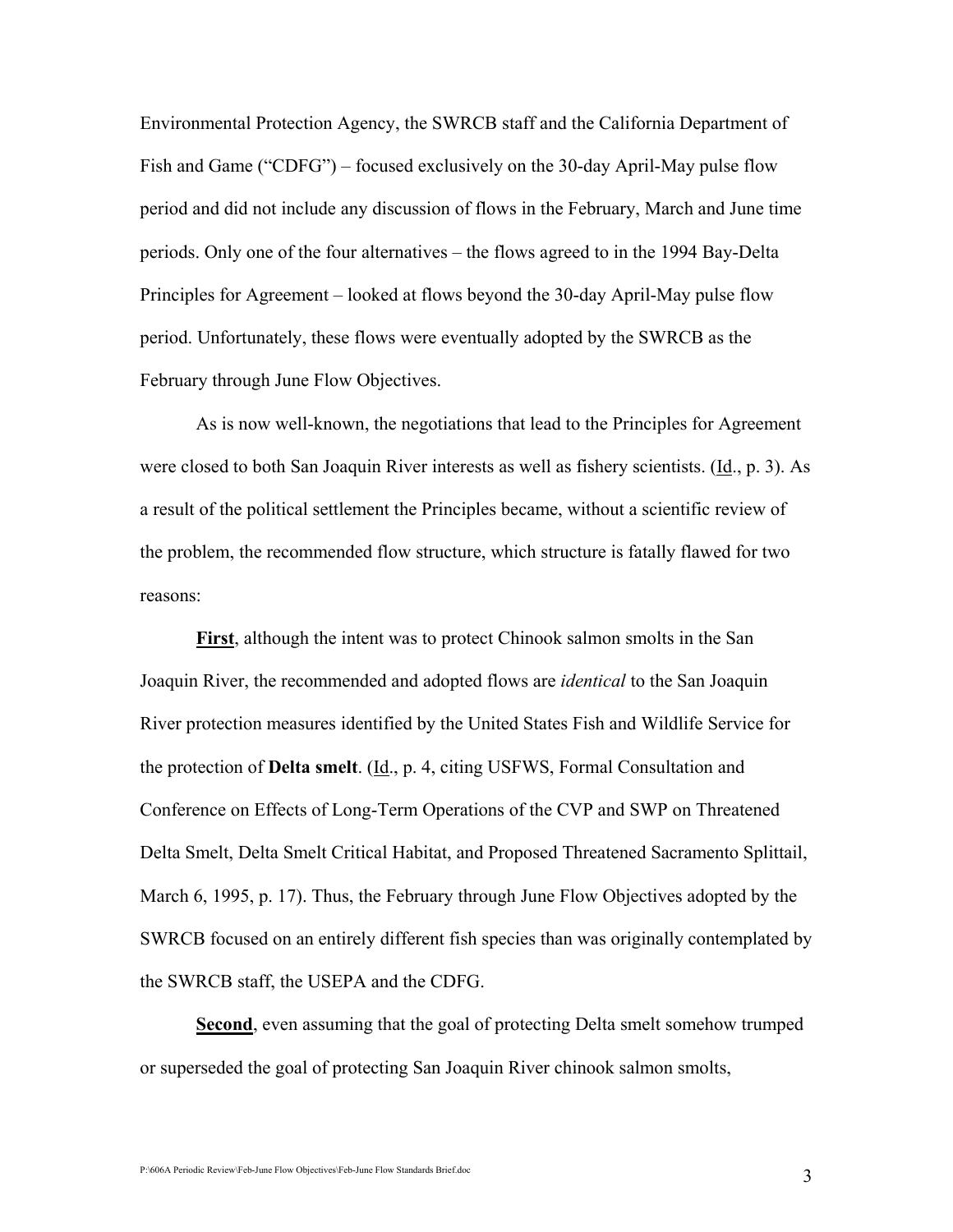something for which the SJRGA has little or no responsibility, the flows themselves are not based upon any scientific study or inquiry specifically related to the needs of Delta smelt. Instead, the flows that were selected for the San Joaquin River merely represent a percentage of what is required for Delta outflow. That is, in wet and above normal years, the San Joaquin River requirement is 30% of Delta outflow, in below normal and dry years, the San Joaquin River requirement is 20% of Delta outflow, and in critical years the San Joaquin River requirement is 10% of Delta outflow. (Id., p. 4). While this relationship makes the San Joaquin River flow easy to calculate, and just as easy to predict, it is very simplistic, having little or nothing to with the amount of flow that Delta smelt need or would actually get.

## 2. There is No Real Correlation Between San Joaquin River Non-Flood Flows and San Joaquin River Salmon Smolt Survival Through the Delta

 Although it may seem intuitive to some that increased flow from the San Joaquin River would improve salmon smolt survival through the Delta by decreasing travel time, the data shows otherwise. Indeed, the research by Dr. Peter Baker and Dr. Emil Morhardt demonstrated that Delta inflow has little if any effect on salmon smolt travel time. (Id., p. 7, citing Baker, Peter F. and J. Emil Morhardt. Survival of Chinook Salmon Smolts in the Sacramento-San Joaquin Delta and Pacific Ocean. Contributions to the Biology of Central Valley Salmonids. Fish Bulletin 179, Vol. 2 (2001)). The reason for this is twofold. First, tidal flows are enormous when compared to San Joaquin River flows and have a profound effect on the movement of salmon smolts into and through the Delta.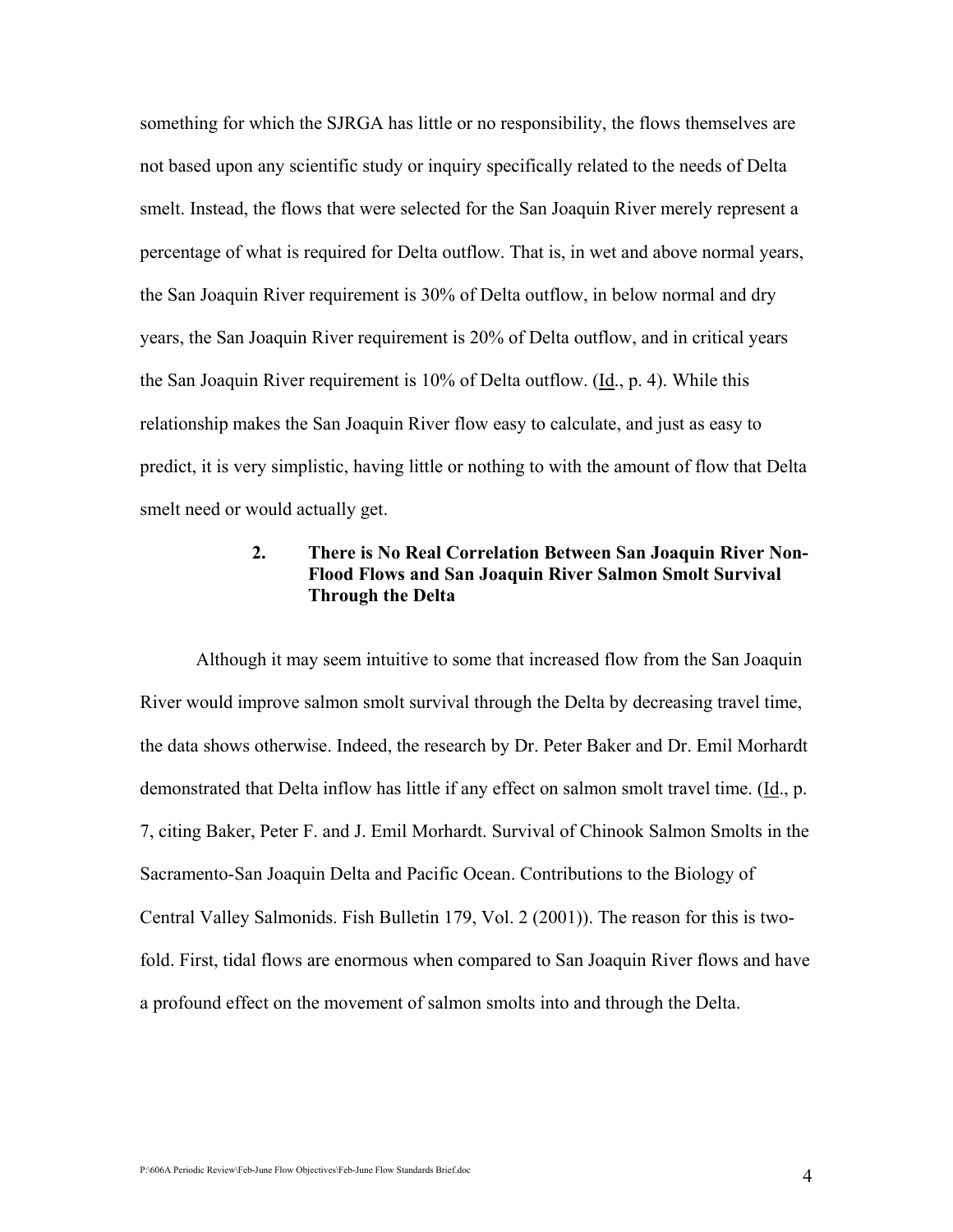(Appendix A, p. 2-3, 11-15).<sup>1</sup> Second, San Joaquin River smolts face a variety of difficulties in migrating through the Delta, including poor water quality, entrainment, predation and simply getting lost or delayed as a result of flow reversal in the southern Delta. (Appendix B, p. 2; Appendix A, p. 8-11).

 This second issue is of extreme importance when it is considered that very little of the San Joaquin River flow actually contributes to Delta outflow. When the Head of Old River Barrier is not in place, the vast majority of flow at Vernalis end up at the CVP and SWP export pumps according to studies performed by Flow Science, Inc. (SJRG EXH 19, p. 10; SJRG EXH 4, Fig. 12 and 13). Indeed, in 1964, it is estimated that 78% of the San Joaquin River water that flowed past Vernalis ended up at the export pumps, with only 21% remaining for net Delta outflow, consumptive use and evaporation. Similarly, in 1988, it was estimated that 62% of the water at Vernalis went to the export pumps, with 37% remaining. (SJRG EXH 4, Fig. 12 and 13; [The Public Review Draft of the California Water Plan Update 2005 reports that average year 2000 Delta Region Consumptive Use (Gross Channel Depletion for Agriculture, M&I, Wetlands, ET) was 1,690,000 acre-feet. (Table 12-2 at p. 12-26]). The actual path traveled by Vernalis flows fits in nicely with movement of smolts through the Delta revealed in the radio-telemetry studies of juvenile salmon migration in the Delta done by Natural Resource Scientists, Inc. (Appendix A, p. 3-12). Indeed, it is now known that once salmon smolts move into the channels south of the San Joaquin River, many do not re-emerge to the mainstem to continue their migration toward the ocean.  $(\underline{Id}, p. 7-15)$ .

P:\606A Periodic Review\Feb-June Flow Objectives\Feb-June Flow Standards Brief.doc 5

<sup>&</sup>lt;sup>1</sup> It is likely because of the massive tidal influence that a better predictor of salmon smolt travel success through the Delta is smolt size. Stillwater Sciences has found a clear relationship between travel time and smolt size. (See SJRG EXH 19, p. 7-8, citing Baker, Peter. Statistical methods for estimating time travel and survival applied to groups of Chinook salmon released near the head of Old River and Jersey Point and recovered in Chipps Island trawls (February 2005)).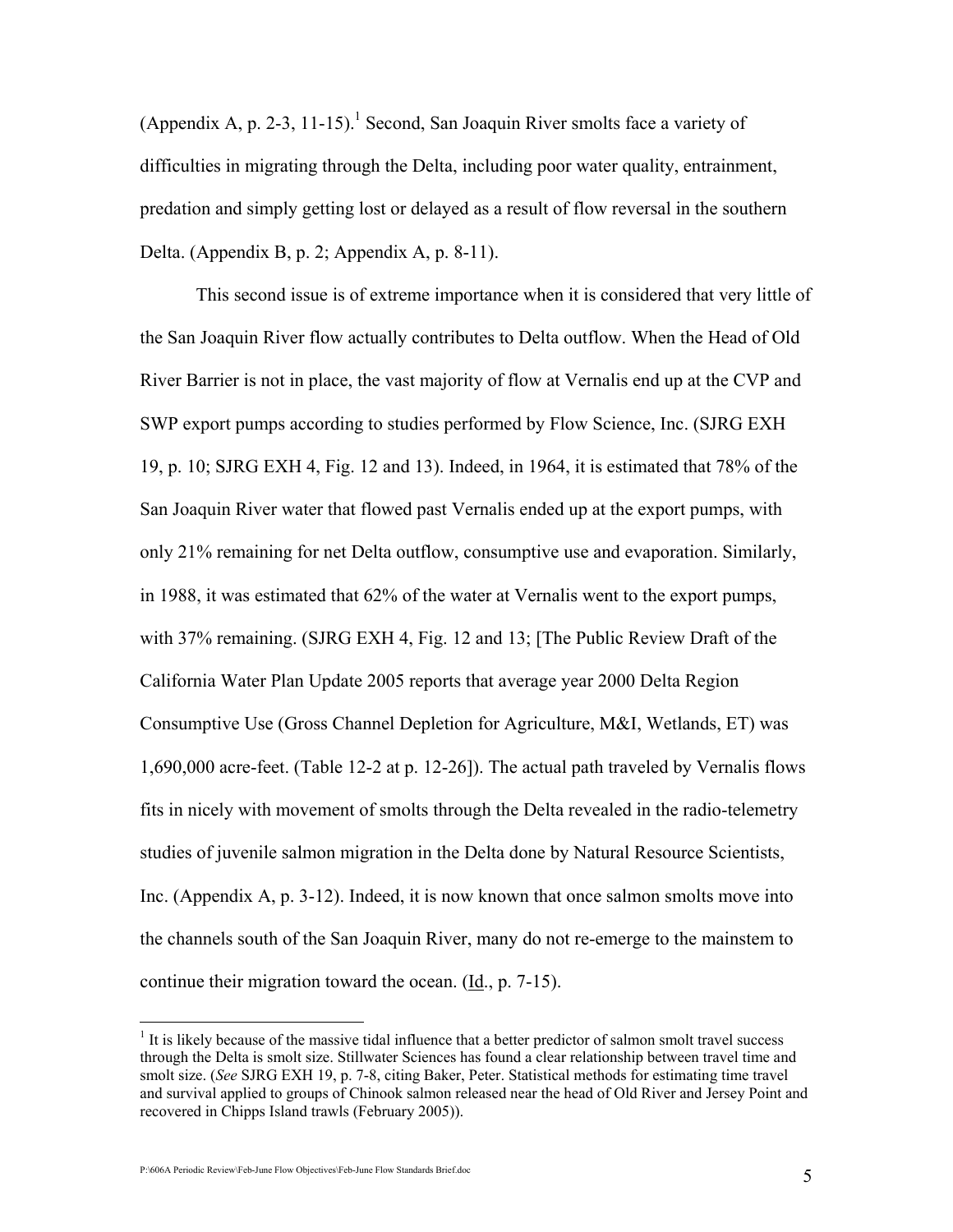Further examination of water years 1964 and 1988 shows an even bleaker picture. In 1964, during the February 1 through April 14 time period, 95% of the San Joaquin River water entering the Delta was exported. (Appendix C, p. 6-8). During the same time period in 1988, 96% of the San Joaquin River water entering the Delta was exported. (Id.). These represent dry and critically dry year types, respectively. (Id.).

February flow at Vernalis in 1964 was 1759 cfs; in February 1988, February flow at Vernalis was 1440 cfs. (SJRG EXH 7, p. 23). March flow at Vernalis in 1964 was 929 cfs, while March flow at Vernalis in 1988 was 2240 cfs. (Id.). It is reasonable to assume in dry and critically dry year types that farmers in the southern Delta are diverting water. (SDWA estimated diversions of approximately 1400 cfs per day in July (SDWA Ex. 22, p. 2 [submitted as part of D-1641 proceedings])). Needless to say, the low flows, no barriers and high pumping cause Delta hydraulics to move South and West. Given these conditions, it is doubtful that San Joaquin River salmon smolts entering the Delta in dry and critically dry year types have any chance of remaining in the mainstem of the San Joaquin River and successfully migrating to the ocean.

 While it may be true that good conditions for outmigration of San Joaquin River smolts are associated with flood events on the San Joaquin River (Appendix B, p. 2), these events are characterized by massive, unmanaged flows well in excess of 10,000 cfs. As such, there is no relevance of such flows in evaluating the importance of managed flows as nothing about flows at this level is manageable. Indeed, when these years are removed from the statistical regression analysis of San Joaquin River spring flow and escapement 2.5 years later, such as the analysis posited by The Bay Institute ("TBI"), the portrayed overall correlation is eliminated. (Id., p.3).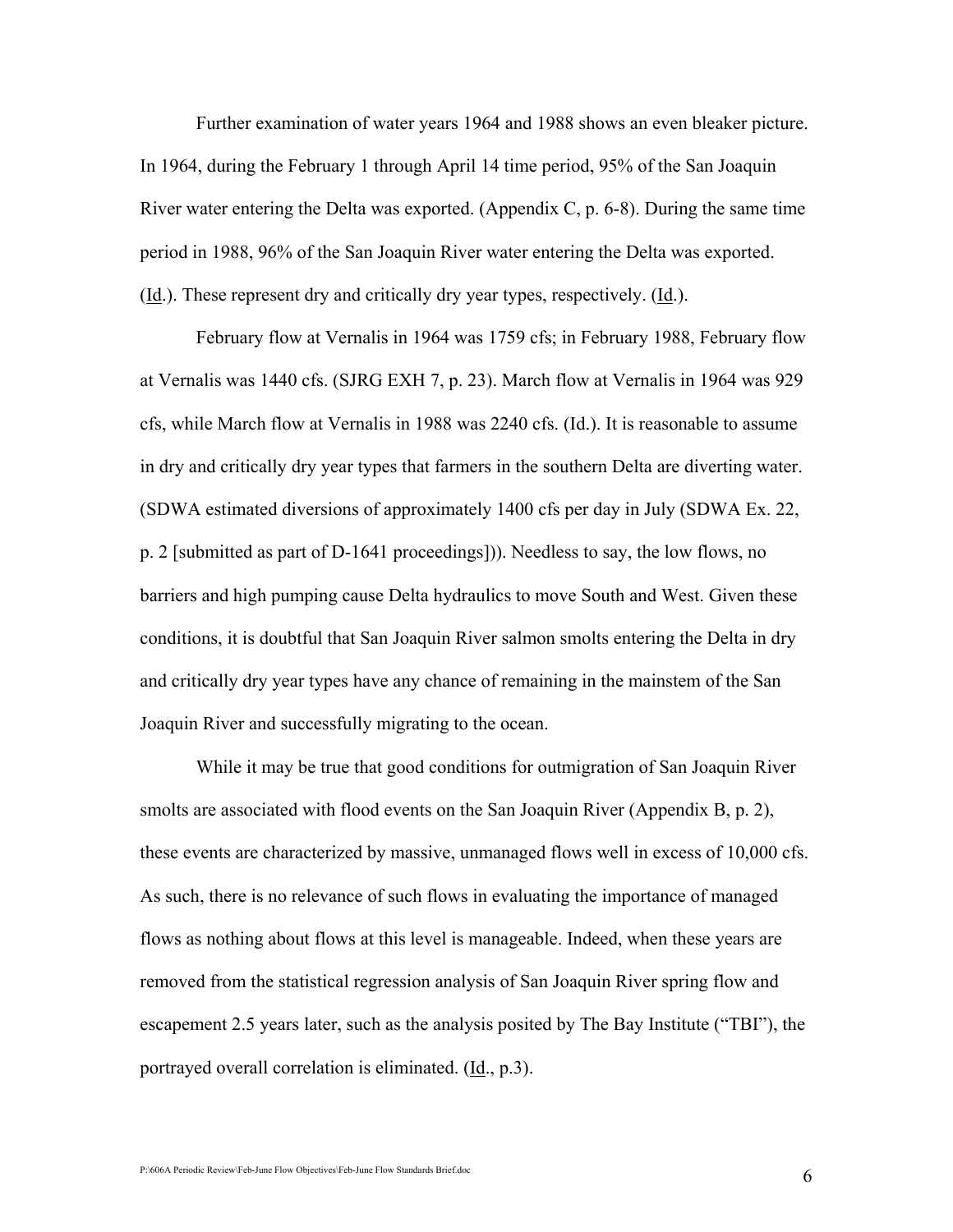#### 3. May 16 Through June Flow Standards Should Be Eliminated

#### a. These Flows Will Not Protect Salmon Smolts

## (i) Will Not Effectively Reduce Water **Temperatures**

 Various studies have identified water temperatures of 54 F or less as optimal for salmon smolt survival, while CDFG considers water temperatures of 64 F or higher to be considered lethal to Chinook salmon smolts. (SJRG EXH 19, p. 11, citing Marston, Dean. Stanislaus River Water Temperature Criteria Development and Application for Chinook Salmon and Steelhead,  $2003$ ).<sup>2</sup> It has been suggested that San Joaquin River flows in the May 16 through June time period are necessary to reduce water temperatures below lethal levels. (See, e.g., DFG EXH 8, p. 26). However, implementation of this suggestion is simply infeasible.

 In 1990, E. Huntley of the Department of Water Resources ("DWR") testified before the SWRCB that, based upon modeling done by the United States Bureau of Reclamation ("USBR"), "the quantities of water that would have to be released from storage would be huge and probably impossible to make." (SJRG EXH 19, p. 11).<sup>3</sup> More recent studies conducted by S.P. Cramer and Associates demonstrated that additional

<sup>&</sup>lt;sup>2</sup> The reference to a lethal temperature of 64 F in SJRG EXH 19 was not intended to advocate that any particular temperature be established in the San Joaquin River to protect outmigrating salmon smolts. Rather, such reference was intended to demonstrate the amount of water that would have to be released from upstream reservoirs and the inability to control temperatures in the San Joaquin River. SJRG EXH 19 referenced Stanislaus River Water Temperature Criteria Development and Application for Chinook Salmon and Steelhead (2003), a report of the Stanislaus Temperature Model Technical Advisory Committee which evaluated a 64 F temperature as part of an overall temperature study on the Stanislaus River. The report did not recommend that a temperature of 64 F be maintained on either the Stanislaus or San Joaquin Rivers to protect outmigrating salmon smolts.

 $3$  SJRG EXH 19 also shows that while it is possible to reduce temperatures in the tributaries in late May and June by releases of water from the reservoirs, it is a waste and unreasonable use of water and makes no sense to do so for the following reasons. First, the number of smolts remaining from late May through June is small when compared to the total number of outmigrating salmon. Second, in most water years, any remaining smolts that could move out of the tributaries and into the San Joaquin River would be faced with what CDFG classifies as lethal temperatures in the lower San Joaquin River.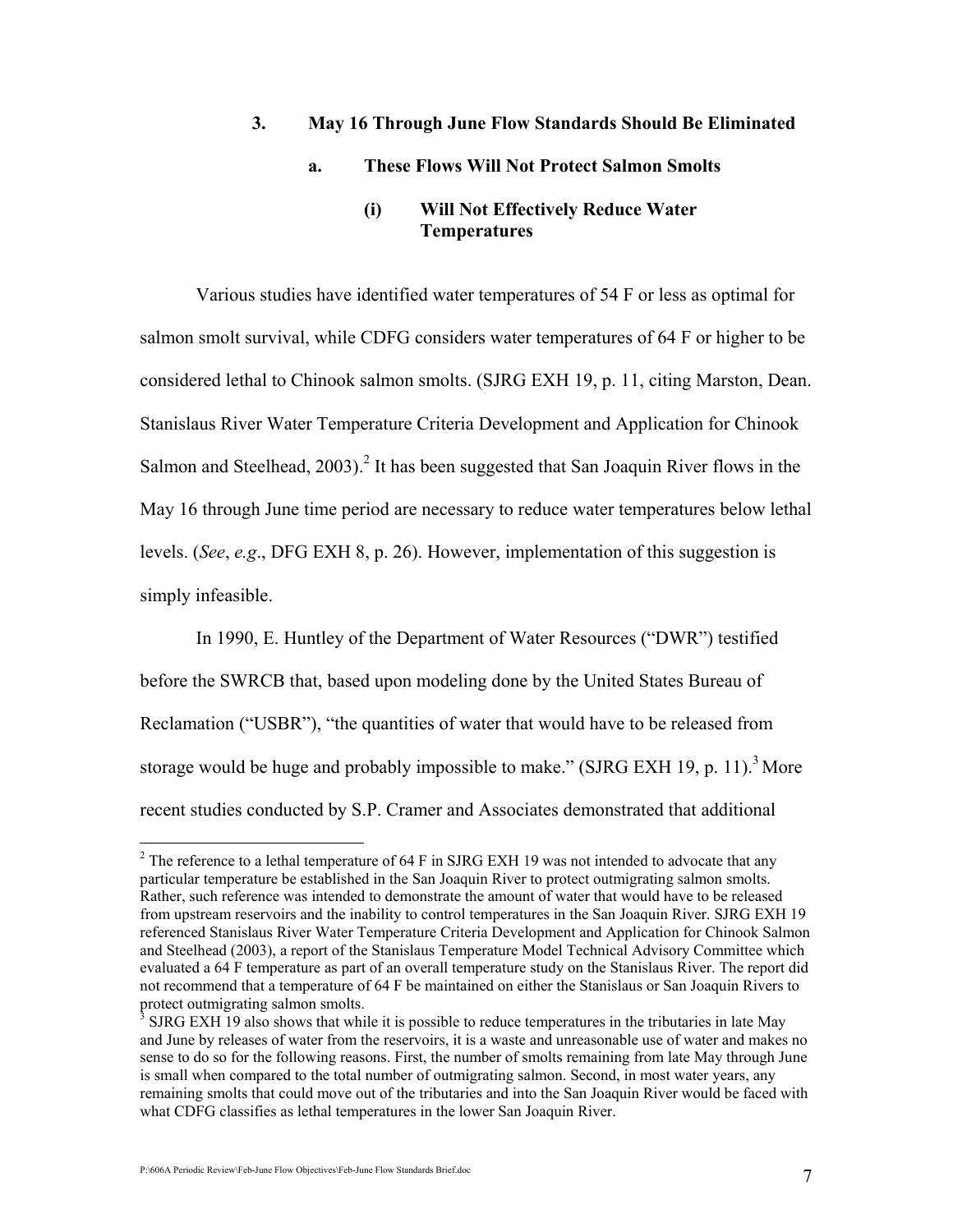flows from the Stanislaus River would not materially alter or reduce temperature in the San Joaquin River and Delta. (Id., p. 12, citing Fuller, Andrea. Memo to Stanislaus River Fish Group re Supplemental Flows Proposed for late May, (May 4, 2004)). This analysis demonstrated that despite additional releases from the Stanislaus River between May 28 and June 30, 2003, the average daily water temperatures at Vernalis remained above lethal levels, even though the temperature of the Stanislaus River water was in the optimal range. (Id., p. 12, citing Fuller, Andrea. Memo to Stanislaus River Fish Group re Supplemental Flows Proposed for late May, (May 4, 2004) Fig. 8 and 9).<sup>4</sup>

 In 1991, the SWRCB recognized that reservoir releases designed to control water temperature would be a waste of water. (1991 Water Quality Control Plan, Table III-3, fn. 4). There is no new information that has changed this conclusion.

#### (ii) Salmon Smolts Already Gone

 It is undisputed that the vast majority of salmon smolts would have already migrated before the May 16 through June time period. For example, CDFG has recognized that 50% of smolts out-migrate during the 31 day VAMP window. (DFG EXH 08, p. 2). Studies by S.P. Cramer and Associates on the Stanislaus River noted that 75% of salmon migrate by May 7. (SJRG EXH 19, p. 13). Similar results have been found on the Merced and Tuolomne Rivers. (Id.). Finally, salmon salvage at the CVP and SWP facilities show that few salmon are salvaged after May 31. (Id.; see also DFG EXH 08, p. 2 [prime outmigration ends May 31]).

P:\606A Periodic Review\Feb-June Flow Objectives\Feb-June Flow Standards Brief.doc 8

<sup>&</sup>lt;sup>4</sup> SJRG EXH 19 demonstrated the impact on New Melones storage and the inability to effectively reduce San Joaquin River water temperatures at Vernalis by attempting to control temperatures using Stanislaus River releases. Releases from the Tuolumne and Merced Rivers would likely require much greater amounts of water due to the warming effects of the ambient air temperatures in late May through June and the distance between those rivers and the Delta. As stated in SJRG EXH 19, "such releases are not likely to have any significant effect on Vernalis water temperatures."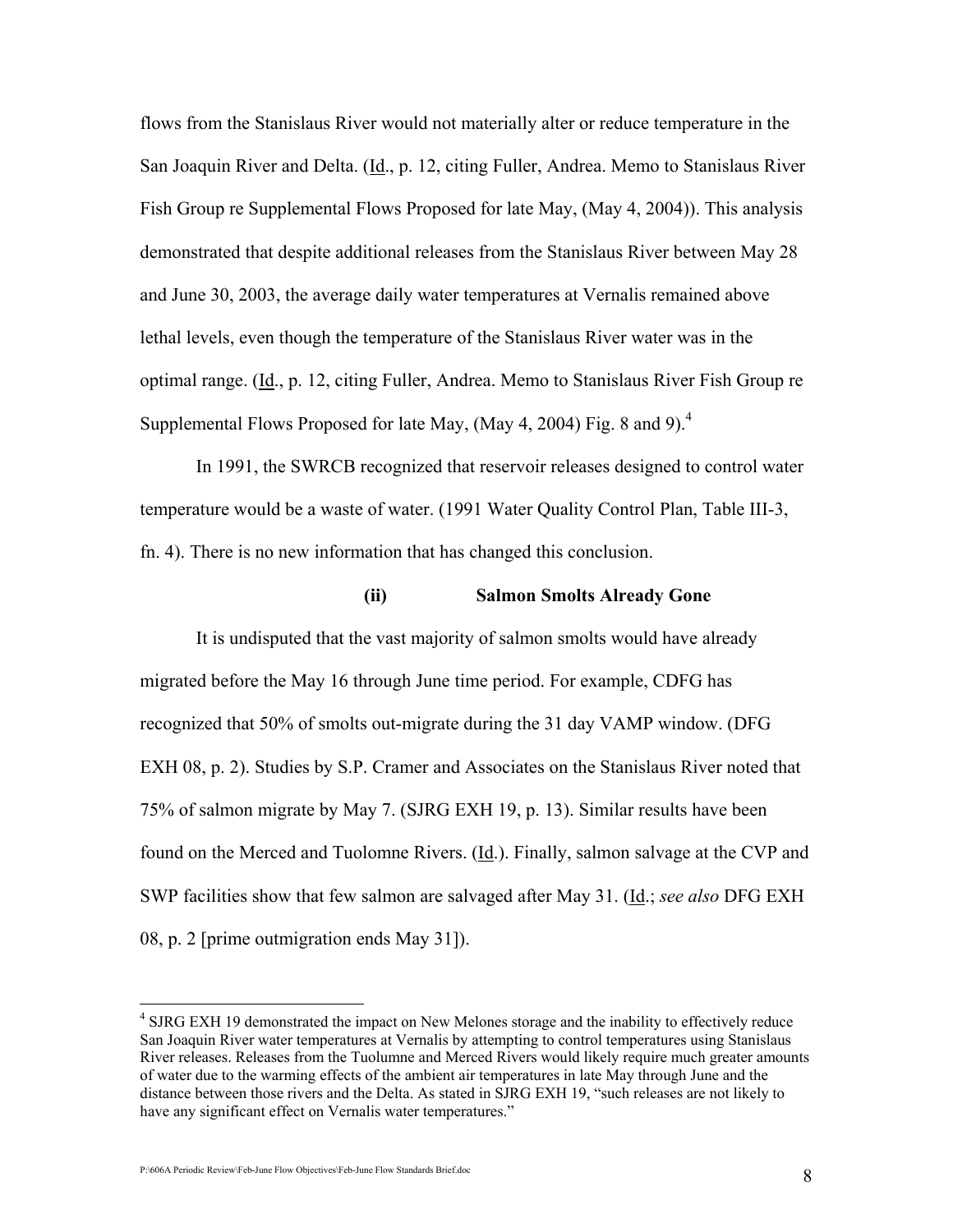Moreover, while it may be true that some smolts migrate during the May 16-June timeframe, there is no indication that additional flow will assist in their survival. As noted above, temperatures in the lower San Joaquin River and Delta often exceed what CDFG considers to be lethal levels after May 15. (average daily temperature at Vernalis above 67.5 F May 28-June 30, 2003 despite additional releases (SJRG EXH 19, p. 12, citing Fuller, Andrea. memo to Stanislaus River Fish Group re Supplemental Flows Proposed for late May, (May 4, 2004), Fig. 8 and 9); temperatures at Jersey Point in excess of 68F throughout May 2004 (SJRG EXH 19, p. 12-13)). Since additional flows will simply not be sufficient to lower the water temperate below what CDFG considers to be lethal levels for salmon smolts, there is simply no thermal justification to try to have flow requirements for any stragglers that outmigrate after May 15.

#### b. May 16-June Flows Will Not Protect Delta Smelt

 The May 16 through June flow requirement was originally part of the Delta smelt biological opinion, but it was not designed or intended to rectify harm being caused to Delta smelt as a result of inadequate flows on the San Joaquin River. To the contrary, this requirement was expressly designed and intended to transport Delta smelt through the Delta while allowing continued exports from the SWP and CVP. (SJRG EXH 19, p. 14). Thus, the May 16 through June flow requirement is not a biological imperative, but rather mitigation for effects from the export facilities. When trying to set flows based upon what the beneficial resources need, as is being done in the current proceeding, it is not appropriate to set mitigation flows. Consideration of mitigation flows should be part of a subsequent hearing focusing on implementation of the necessary flows.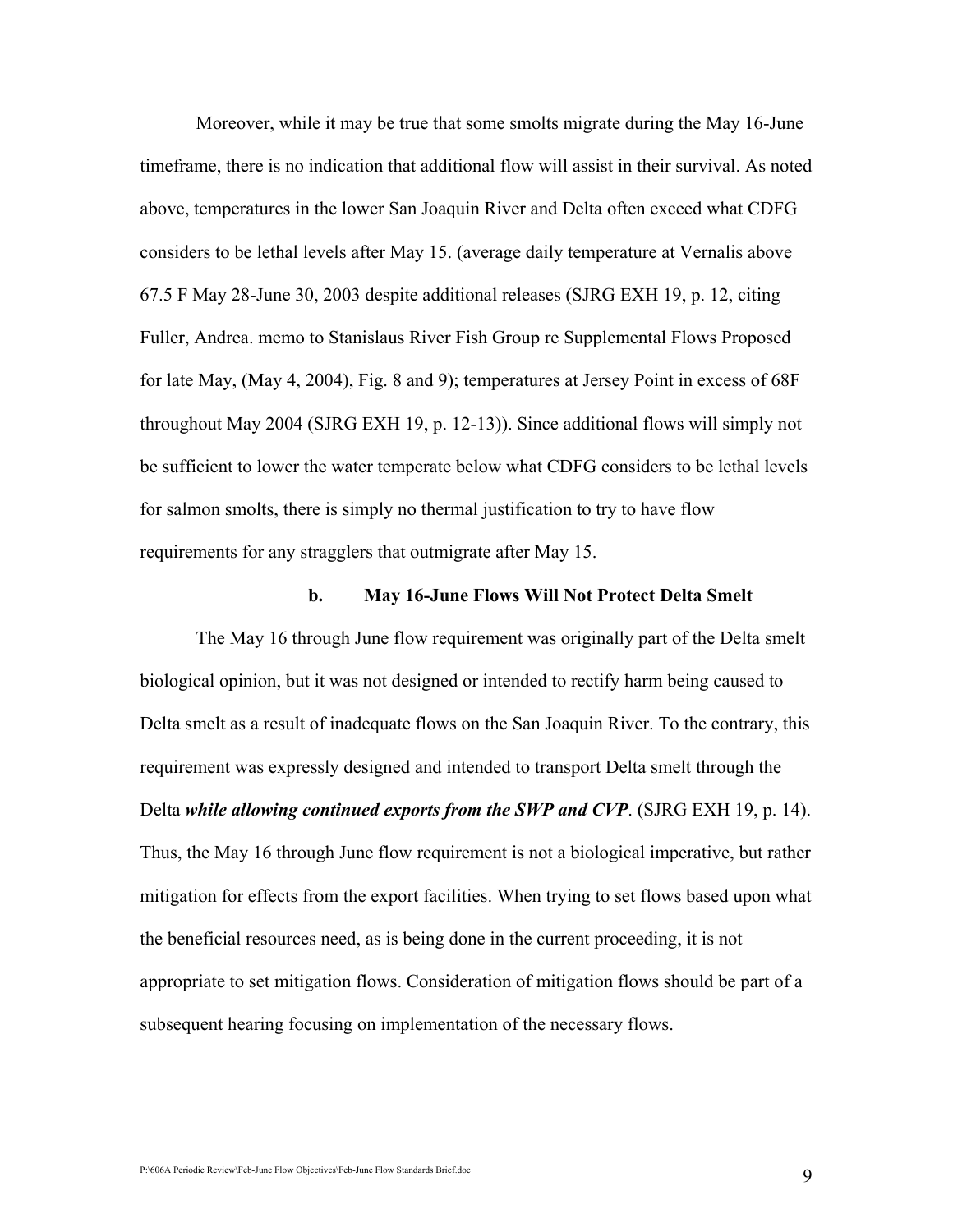When looking at what the smelt actually need, it becomes clear that they do not need additional flow from the San Joaquin River. CDFG townet survey data shows that while smelt are in the Delta in late May and June, they have already moved away from the San Joaquin River and are concentrated near the Sacramento River, in the western Delta and in the Suisun Bay. (SJRG EXH 19, p. 14). Additional San Joaquin River flow will provide no benefits to these fish. Even assuming that some Delta smelt are still in the southern or central Delta, additional San Joaquin River flow will not assist in their migration since, as has been noted repeatedly, most San Joaquin River water that passes Vernalis does not travel through the Delta to the San Francisco Bay, but rather travels southwest within the Delta towards the SWP and CVP export facilities. (SJRG EXH 04, Fig. 14 and 15).

#### B. Rebuttal

#### 1. CDFG

 During the public workshop, the CDFG submitted what, at first glance, appears to be a scholarly paper recommending that (1) the flow target window be expanded to April 1 through May 31, (2) the minimum flow target be increased above 3200 cfs and (3) the frequency of the minimum flow target level is substantially decreased. (DFG EXH 08, p. 24). Indeed, the submittal is replete with charts, graphs, scatter plots, calculations and other analyses that the CDFG describes as "sufficiently robust" to support their recommendations. (Id., p. 25). However, a more focused examination of the submittal, and a review of the oral presentation provided by Mr. Dean Marston during the workshop, reveals that the CDFG's submittal is nothing more than a compilation of misleading, unsubstantiated and highly speculative analyses designed to support CDFG's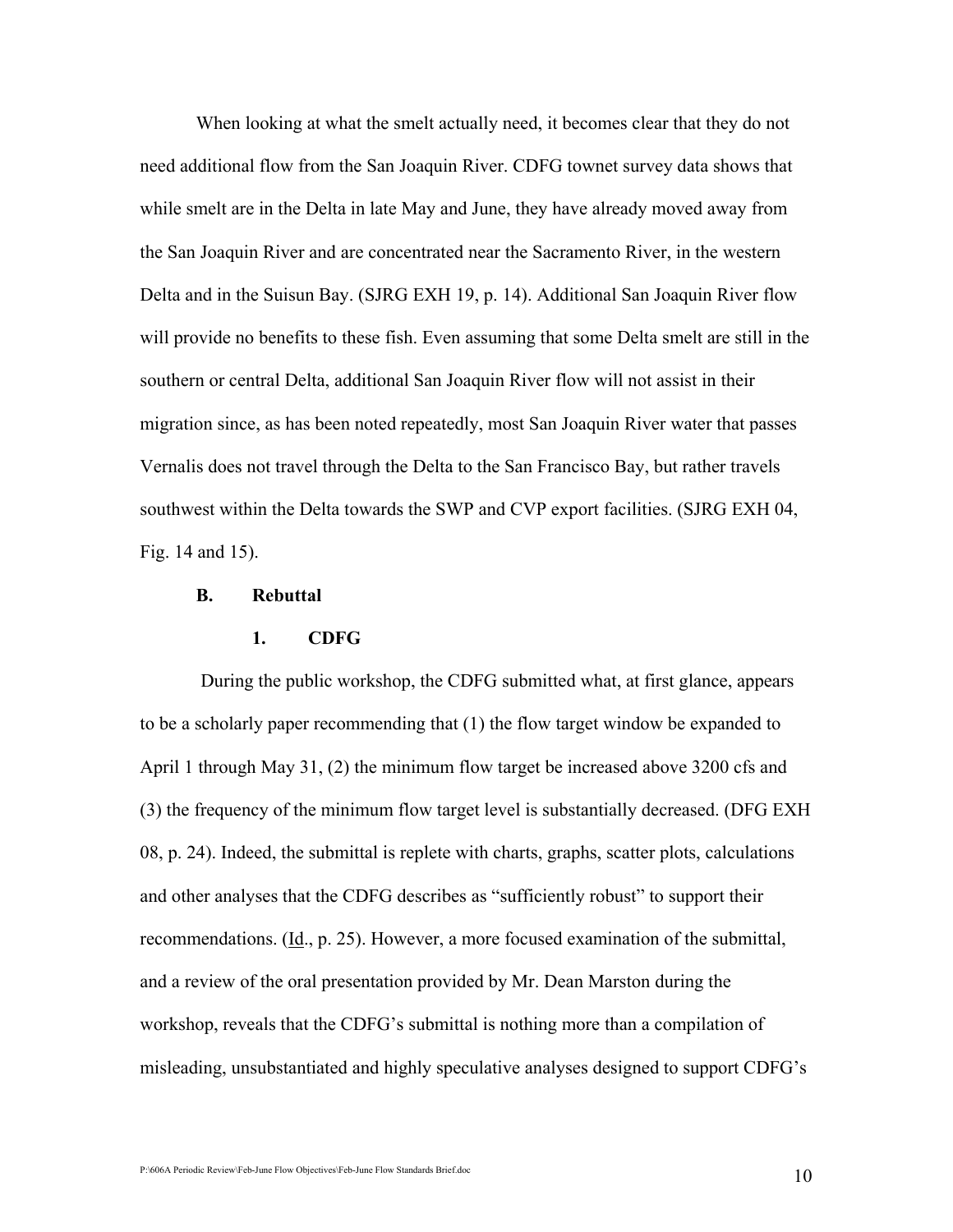unabashed belief that more flow results in more fish.<sup>5</sup> As such, the SWRCB cannot modify the current March through June Flow Objectives in reliance upon the CDFG's submittal.

#### a. CDFG Does Not Trust Its Own Analysis

 Despite the purported "science" presented to support the CDFG's recommendations, CDFG's written submittal contains a variety of subtle hedges that demonstrate that the CDFG itself is not all that confident in its own science. CDFG acknowledges that rather than conducting studies and reviewing data, and allowing the results to determine CDFG's recommendations, as is typically done by neutral parties unbiased by their beliefs, the CDFG started with the "hypothesis" that San Joaquin River basin salmon production is "largely influenced" by flow and then conducted their analysis. (DFG EXH 08, p. 6). Despite the dizzying array of charts, graphs, plots and other visuals contained in their submittal, CDFG repeatedly notes that they have conducted only a "simple" model/assessment/analysis  $(\underline{Id}, p. 6, 10, 19)$  that never actually proves anything, but merely "suggests"  $(\underline{Id}, p. 6, 10, 16)$  that increases San Joaquin River basin salmon are "theoretically possible" with additional flow. (Id., p. 24).

 In fact, if the submittal is read closely, CDFG expressly acknowledges their lack of faith in their own "analysis." On page twenty (20), after 19 pages of "analysis," CDFG begins a paragraph with "If this hypothesis [more flow equals more salmon] is true..."

<sup>&</sup>lt;sup>5</sup> Mr. Dean Marston testified during the workshop that "a higher VAMP target would equal more adult salmon. A longer VAMP period would equal more adult salmon. A longer duration in combination with a higher magnitude would increase more adult salmon and fewer 3,200 targets would result in more adult salmon." (RT, March 21, 2005, p. 1448). Similarly, Mr. Jim White testified that it is a "fact that higher flows will increase salmon production and improve the size of the population." (Id., p. 1455). Apparently, it does not matter how they get more flow, when they get more flow, or for how long they get more flow. As far as CDFG is concerned, the key concern is simply getting **MORE**.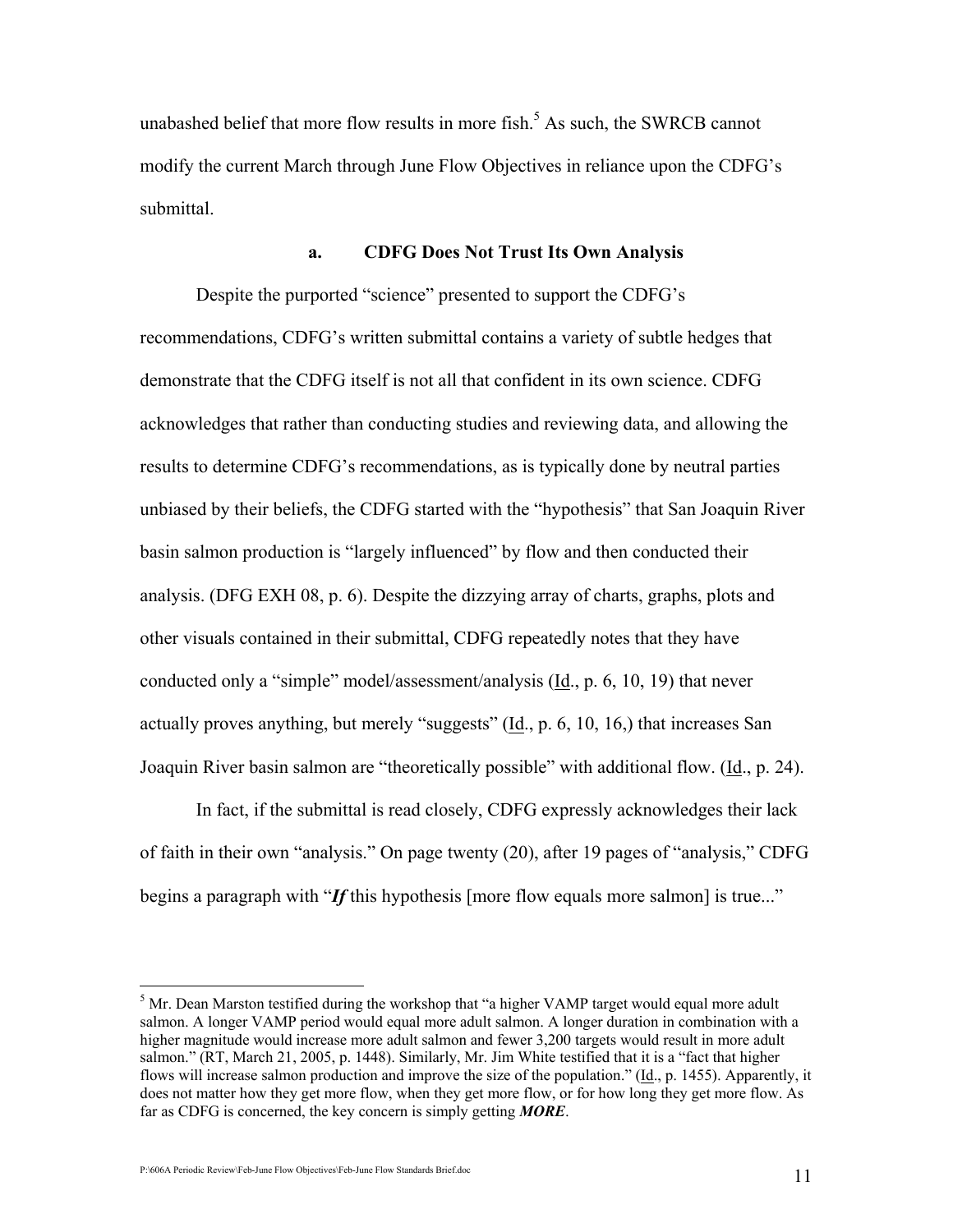(Id., p. 20)(emphasis added). Later, CDFG refers to their "analysis" as oversimplified predictions for which it does "not include confidence limits." (Id., p. 25).

 Perhaps the biggest reason to reject the CDFG submittal as unreliable, and indeed not even accepted by CDFG itself, is the testimony of CDFG employee Mr. Dean Marston. During his oral testimony, Mr. Marston stated that the "simple model" used by CDFG "has not been peer reviewed outside" CDFG, and therefore if he were sitting in the shoes of the SWRCB his recommendation would be "*don't bet the farm on it...*"(RT March 21, 2005, p. 1444)(emphasis added). What is most disturbing about Mr. Marston's admission is that while Mr. Marston apparently would not bet his farm on the material submitted by CDFG, he is expressly asking that the SWRCB bet other people's farms on it. Whether or not Mr. Marston was aware of the sad irony of his comment at the time it was made, the fact of the matter is he could not have provided a more revealing comment if he had tried. While the SJRGA is not advocating or suggesting that scientific certainty be the standard upon which future SWRCB actions be based, is does urge the SWRCB not to rely upon information that even the submitting party finds insufficient to support the changes it advocates.

## b. Outside Review of CDFG Analysis Confirms CDFG's Own Lack of Faith

 Since the CDFG admitted that their own material had not been reviewed by anyone, let alone an expert, outside of the CDFG, the SJRGA retained S.P. Cramer & Associates, Inc. to review it. This review, which is attached hereto in its entirety as Appendix D, demonstrates that the CDFG's lack of faith in its own analysis is completely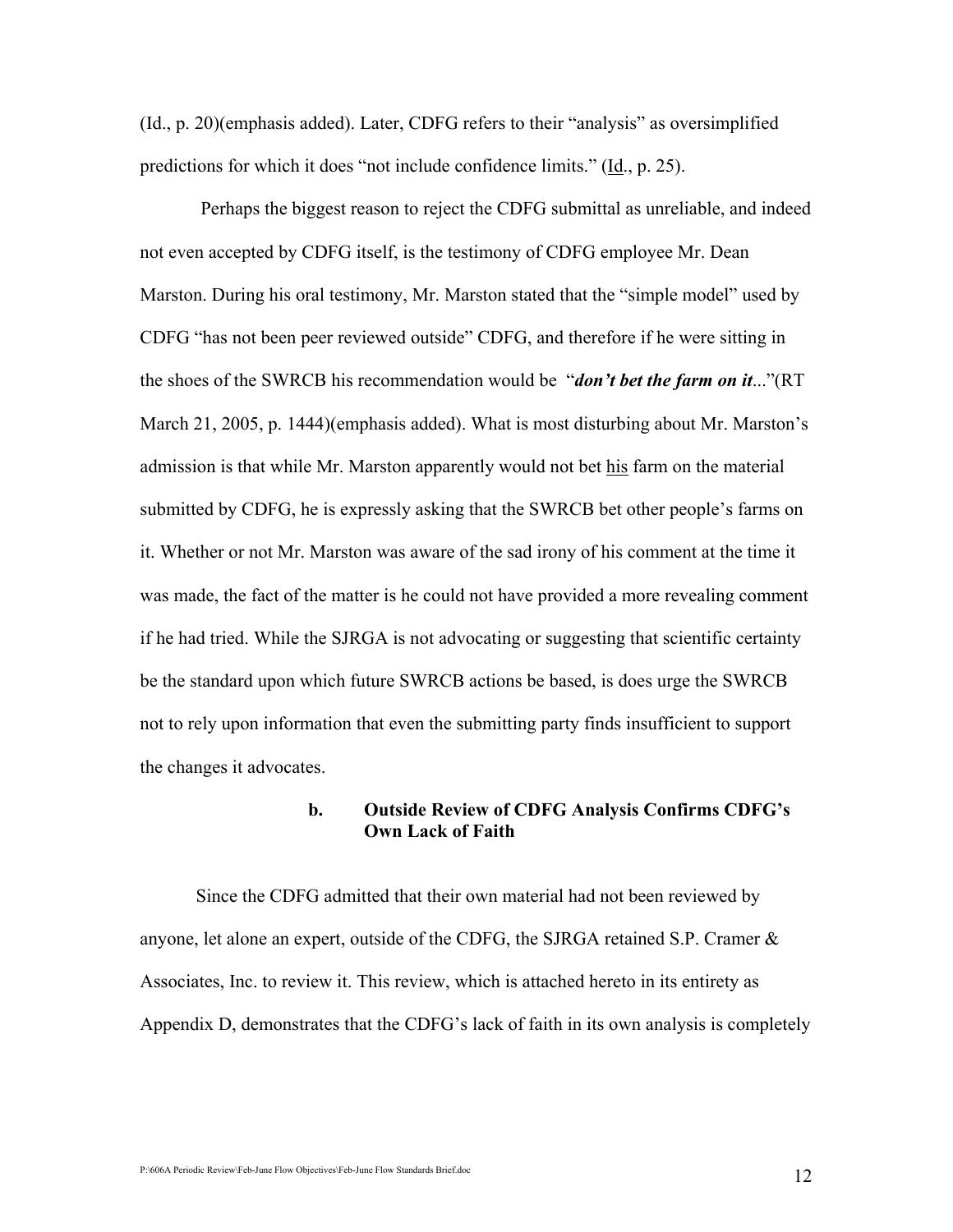justified, S.P. Cramer & Associates, Inc. found CDFG's submittal less than compelling due to

- misrepresentation of smolt migration relative to flow in the Vernalis Adaptive management Plan (VAMP) period
- flow management considerations not addressed outside the VAMP
- limited sample size
- unsubstantiated survival rate estimates
- lack of confounding effects other than flow (e.g., temperature, fry migration, exports)
- inference outside the range of the predictive data set
- reliance on strictly linear relationships without the consideration of density dependence
- unsupported inclusion of production as a function of flow in compound escapement estimates
- the use of Sacramento Basin to estimate adult cohort abundance
- unconventional calculations of percent increase for various metrics
- the lack of supporting evidence for smolt survival as a function of flow reflected in the returning adult escapement cohort
- additional concerns regarding flow projections, data exclusion criteria and effectiveness assumptions. (Id., p. 1- 2).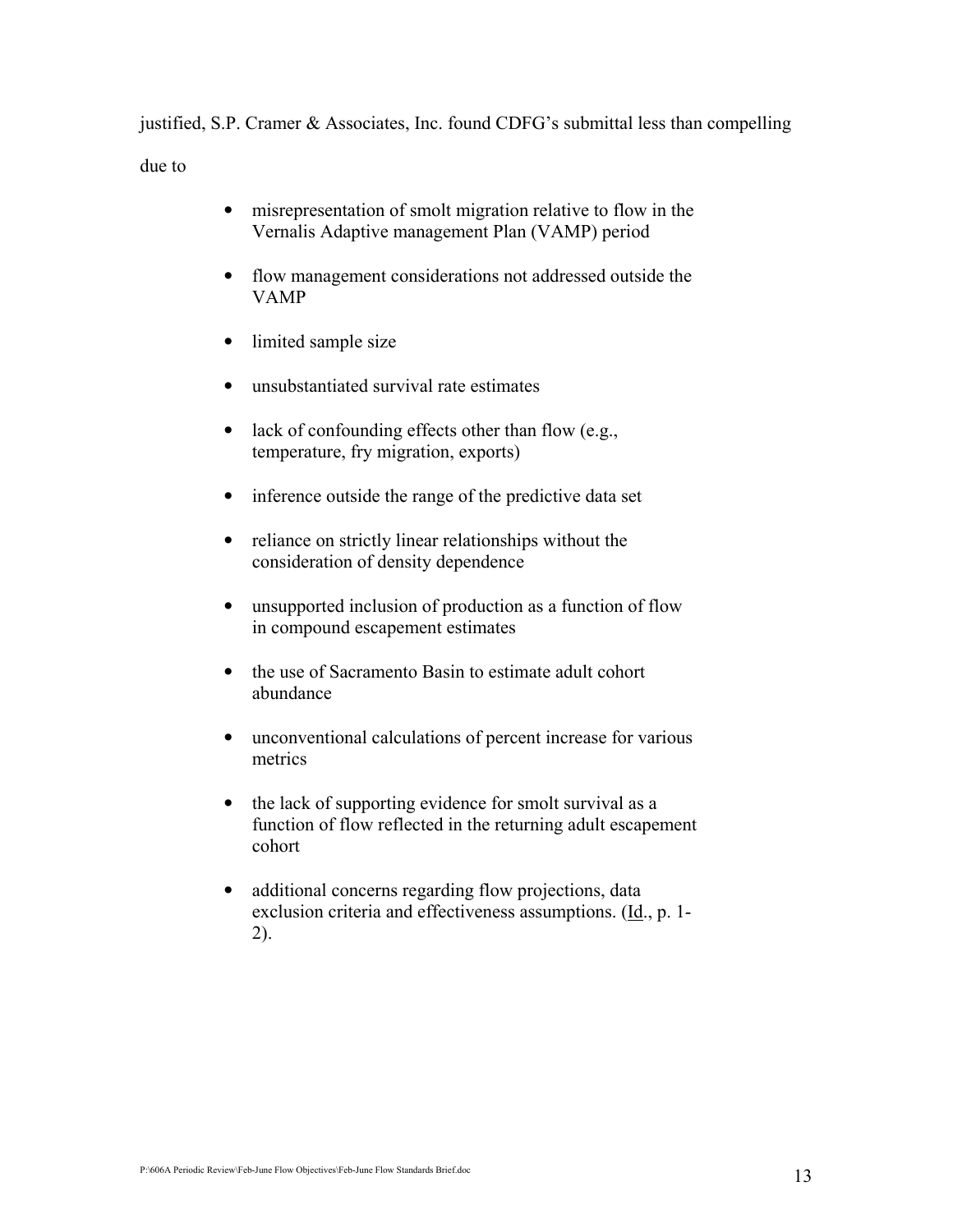Each of these findings is discussed in detail in the appendix, and such detailed explanations need not be repeated here. Suffice it to say, S.P. Cramer & Associates, Inc. concluded that "CDFG's analyses should be considered highly speculative." ( $\underline{Id}$ , p. 1).<sup>6</sup>

 The CDFG submittal makes it clear that CDFG believes that more flow at Vernalis will materially benefit San Joaquin River basin salmon smolts. This belief, no matter how sincere, is simply not enough to justify amendments to the February through June Flow Objectives where, as here, there is no sound science supporting such "belief." Until CDFG is willing to risk its own farm on the adequacy and accuracy of its analyses, the SWRCB should not be asked to risk anyone else's.

#### 2. The Bay Institute

#### a. TBI's Analysis Is Overly-simplistic and Not Very Helpful

Not surprisingly, TBI recommended revisions to the March through June Flow

Objectives greatly increase the amount of flow required at Vernalis. (TBI EXH 9, p. 10).

The SJRGA retained ENTRIX, Inc. to review the TBI recommendations. ENTRIX's

review is attached hereto in its entirety as Appendix B, and includes a detailed critique of

TBI's data, interpretation of data, and recommendations. ENTRIX believes that TBI has

<sup>&</sup>lt;sup>6</sup> The blatant inadequacy of the science supporting CDFG's proposed amendments to the March through June Flow Objectives demonstrates why the SJRGA is advocating the SWRCB make a greater effort to either refuse to admit evidence into the administrative record, or identify that evidence in the administrative record that is simply unreliable. (See SJRGA's Comments and Recommendations Regarding Southern Delta Electrical Conductivity Objectives (Issue #10) of the State Water Resources Control Board Water Quality Control Plan for the San Francisco Bay/Sacramento-San Joaquin Delta Estuary (June 3, 2005), page 65-72). In the absence of such actions by the SWRCB, parties will no doubt later cite to the CDFG submittal as "evidence" favoring increased flow in the San Joaquin River in future litigation and the courts will be powerless to comment on the adequacy of such "evidence."

<sup>&</sup>lt;sup>7</sup> CDFG expressly stated that it does not manage for salmon fry. (CDFG EXH 08, p. 27; RT March 21, 2005, p. 1450). Since salmon fry emerge in the San Joaquin River tributaries in January and February, this failure to manage for fry explains why CDFG does not have any flow recommendations for February or March. (See CDFG EXH 08, p. 3, 29). Given this lack of management for fry, there is no reason for the SWRCB to require any flow in February or March, since salmon and steelhead smolt outmigration is between April 1 and May 31. (*Id.*, p. 25; RT March 21, 2005, p. 1448).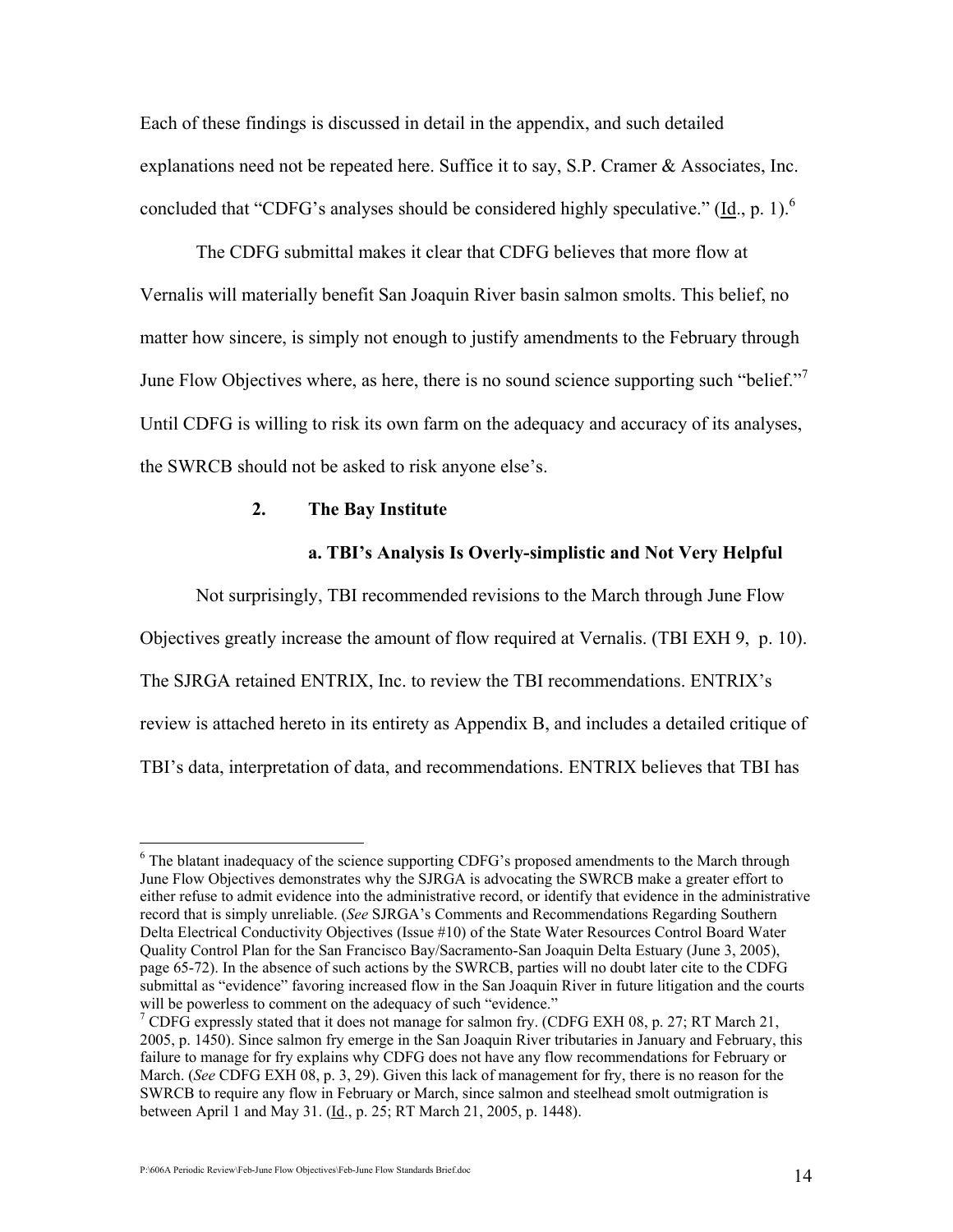not provided sufficient justification for their recommended changes to the March through June Flow Objectives.<sup>8</sup>

 Of ENTRIX's several criticisms of TBI's submittal, three are significant enough to warrant mentioning here.

 First, much of TBI's work is based upon a comparison of the hydrology of the San Joaquin and Sacramento River systems. (See TBI EXH 9, p. 2-4). TBI asserts that because Sacramento River salmon populations are growing, while San Joaquin River salmon populations are not, and both populations remain in the Pacific Ocean for comparable amounts of time, "freshwater habitat conditions in the San Joaquin Basin are a limiting factor for San Joaquin Basin salmon." (TBI EXH 9, p. 3). ENTRIX, however, points out that there are substantial differences between the San Joaquin and Sacramento River systems that make such comparisons virtually worthless. From the differences in hydrology, drainage complexity, number of tributaries, availability of spawning habitat, number of hatcheries and ease in navigating the Delta to the ocean, there are a multitude of factors that can explain the differences between salmon populations on the San Joaquin and Sacramento Rivers. (Id., p. 1-2). Failure to recognize, let alone discuss, these significant differences in the two systems makes the TBI analysis extremely speculative, simplistic and unreliable.

**Second**, TBI attempts to relate Vernalis flow with escapement, and thereby migration success. (TBI EXH 9, p. 3-4, 18, Fig. 5). This attempt fails for two reasons. A. As noted above, TBI's correlation of high flows is dependent upon seven (7) specific years where flows were massive, unmanaged flood events. (Appendix B, p. 2) If these

P:\606A Periodic Review\Feb-June Flow Objectives\Feb-June Flow Standards Brief.doc 15

<sup>&</sup>lt;sup>8</sup> TBI bases their recommended flow on the 1995 Anadramous Fish Restoration Plan papers #1 and #2.(TBI EXH 9, p. 8, Table 2). As discussed by Tim Ford of Stillwater Sciences, the resurrection of such flow recommendations is completely inappropriate. (Appendix E, p. 1).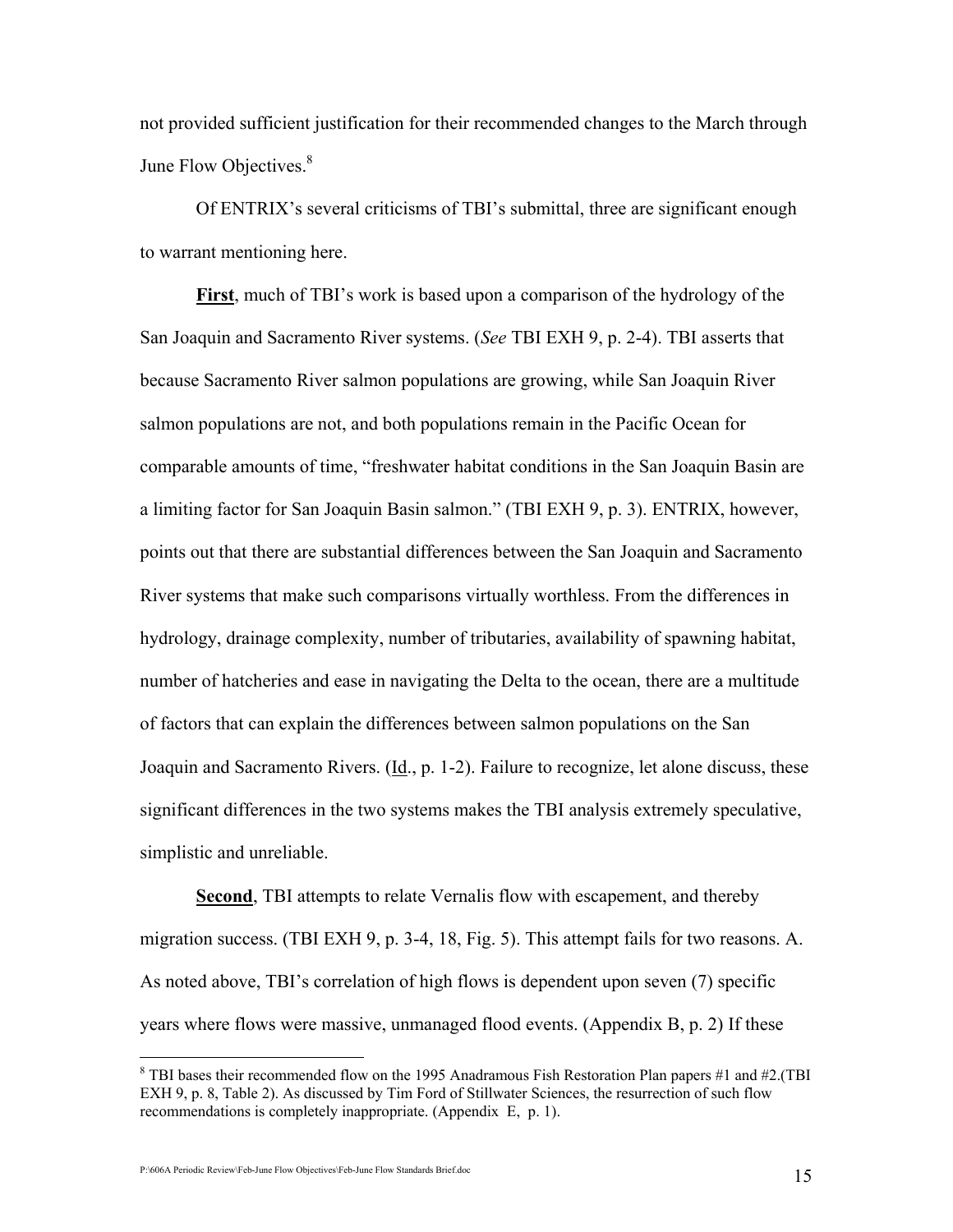events are removed from the analysis, there simply is no correlation between Vernalis flow and salmon outmigration. (Id.). B. Year class survival is dependent upon a variety of issues other than flow at Vernalis, including Delta mortality factors such as water quality conditions, entrainment, and predation. (Id). None of these additional factors was recognized or discussed by TBI.

**Third, TBI's analyses and conclusion are based upon flawed CDFG data** regarding escapement. Specifically, the proposed relationship between escapement and earlier downstream migration is based upon an assumption regarding the gender and size of the returning salmon. (Id., p. 3). However, the CDFG data that TBI uses does not include confirmation of size and age necessary to evaluate the accuracy of the proposed relationship. (Id.). Thus, TBI's reliance on such data is premature at best, and possibly completely inappropriate.

## b. TBI's Flow Recommendations, If Accepted, Would Bankrupt New Melones Reservoir

 In addition to being unnecessary from a biological standpoint, TBI's flow recommendations are simply not feasible as they would bankrupt New Melones. After receiving the TBI flow recommendations, the SJRGA retained Daniel B. Steiner to analyze such flows. A complete copy of Mr. Steiner's analysis is attached hereto as Appendix F.

 Mr. Steiner compared TBI's proposed flows with the "Current Conditions-No Caps IPO" scenario, which assumes that all flow and water quality objectives at Vernalis will be achieved by New Melones. (Id., p. 1). Significantly, Mr. Steiner's comparison found that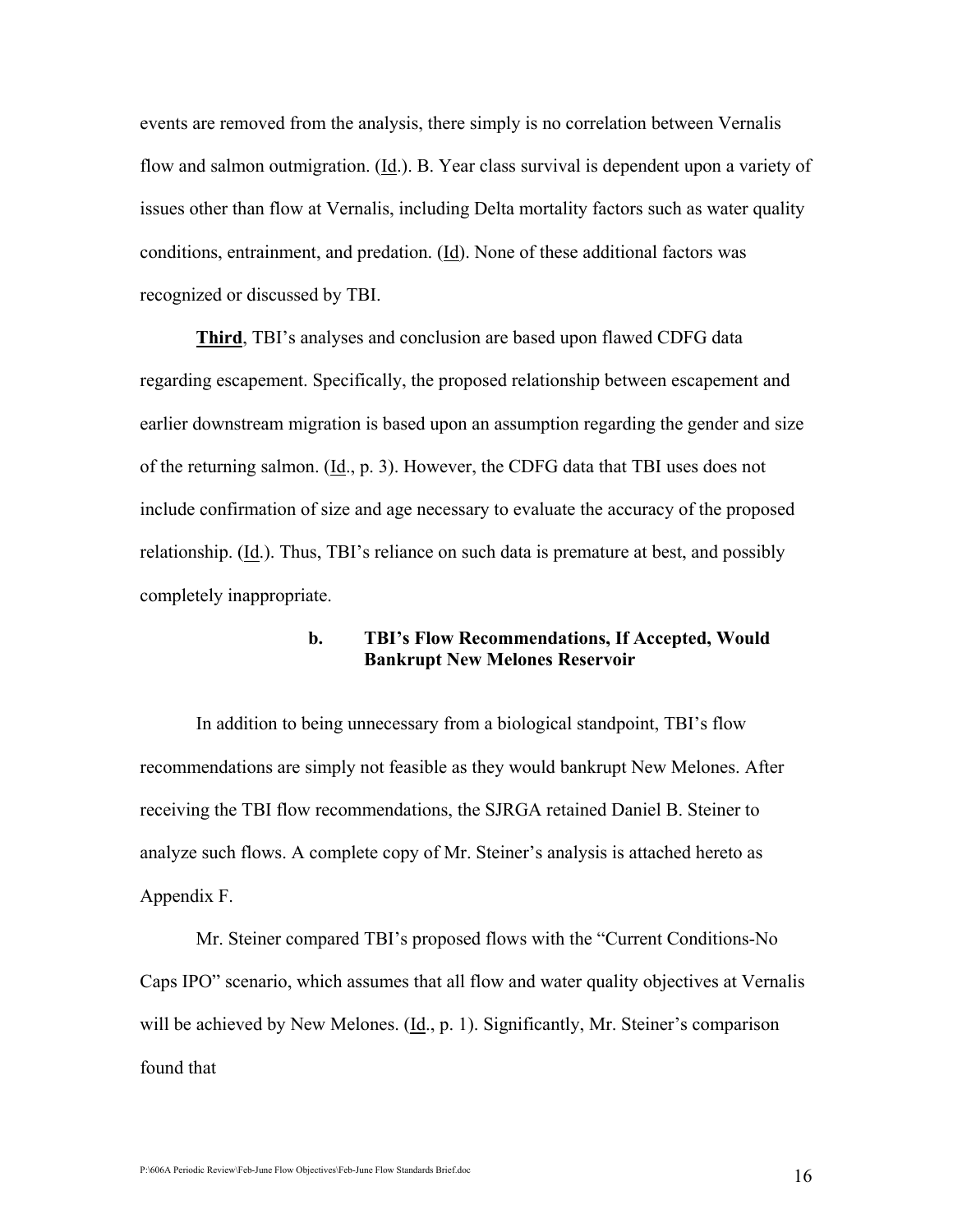"during the 1987 through 1992 drought period an additional 410,000 are-feet of water is needed to comply with the proposed flow objectives, over and above full compliance with current objectives. Sufficient water in New Melones Reservoir does not exist to satisfy this supplemental requirement. Sufficient water also does not exist in New Melones Reservoir to satisfy the cumulative supplemental requirement during the hydrology of the 1920s/1930s assuming the continuance of the other water supply objectives of the IPO." (Id., p. 2; see also Table 6)(emphasis added).

This extreme water cost is of no apparent concern to TBI, and is directly related to TBI's fascination with historic flows. (See, e.g., TBI EXH 9, p. 2). During the workshop itself, Chairman Baggett expressed his exasperation with TBI's understanding of the current, as opposed to historic, situation, commenting

> "Historic flows are great. It is fine that is what it used to look like. I don't think anybody is going to sit here and say it is proposed that we take out all the dams in the San Joaquin River...So, given the state of what we've got, the population, can you help us make some sense of this?" (RT March 21, 2005, p. 1517).

Unfortunately, despite Chairman Baggett's plea, TBI nonetheless presented flow

recommendations that simply do not take into consideration the current situation, or other

beneficial uses of water, as Mr. Steiner's analysis clearly demonstrates.

## 3. National Marine Fisheries Service

The National Marine Fisheries Service ("NMFS") made no explicit

recommendations, but stated only that it is concerned that the current March through June

Flow Objectives "may be too low" and asked that the SWRCB consider increasing the

current objectives. (NOAA EXH 17, p. 21; RT March 21, 2005, p. 1400). This suggestion

is unreasonable for two reasons.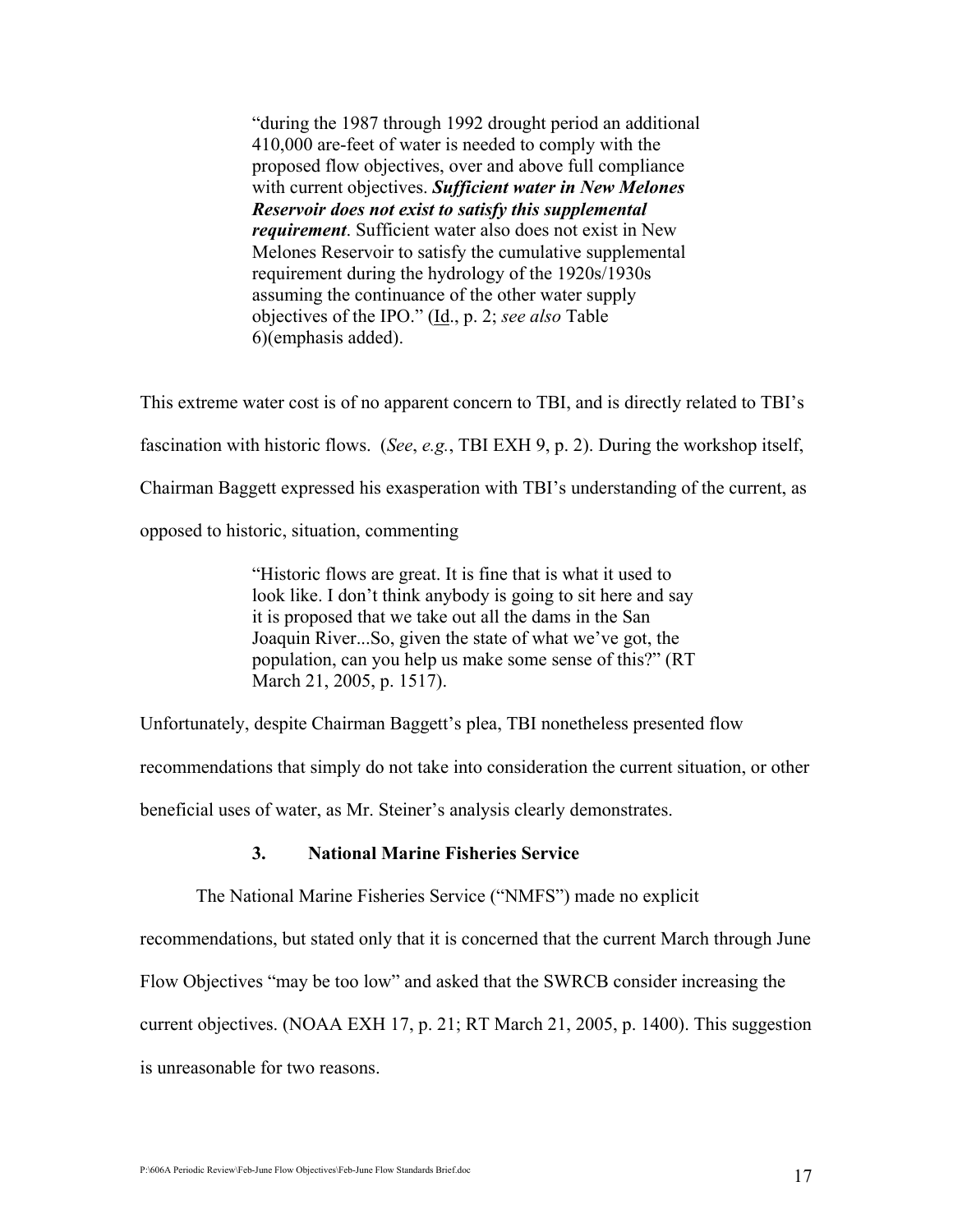First, the very purpose of the SWRCB's workshop on the issue of the March through June Flow Objectives is to consider changing such objectives, including increasing them. Thus, it is simply not useful, during a process expressly established to consider changing the objectives, for one of the fishery agencies responsible for regulating salmon and steelhead to participate by suggesting that the SWRCB consider changing the objectives.

 Second, and more importantly, however, is the sheer disingenuousness of the NMFS position. In 2004, NMFS and the United States Fish and Wildlife Service ("USFWS") completed consultation with the USBR regarding the USBR's Long Term Central Valley Project Operations Criteria and Plan ("OCAP"). (SJRG EXH 19, p. 8). The biological opinions that resulted from such consultation found that the OCAP, including the continued operation of the New Melones Reservoir in accordance with the Interim Plan of Operations ("IOP"), would not result in jeopardy to endangered salmon, steelhead or Delta smelt.  $(\underline{Id})$ . The "no jeopardy" opinion was given despite the fact that the modeling demonstrated that the current March through June Flow Objectives would not be met in 16 months (all in February, March or June) of the simulated 73 year period of record. (Id.).

 In light of NMFS' "no jeopardy" opinion regarding the USBR's performance of the OCAP, including the IOP, which is not expected to meet the current March through June Flow Objectives, NMFS' "concern" that the current standard may be too low is simply not credible.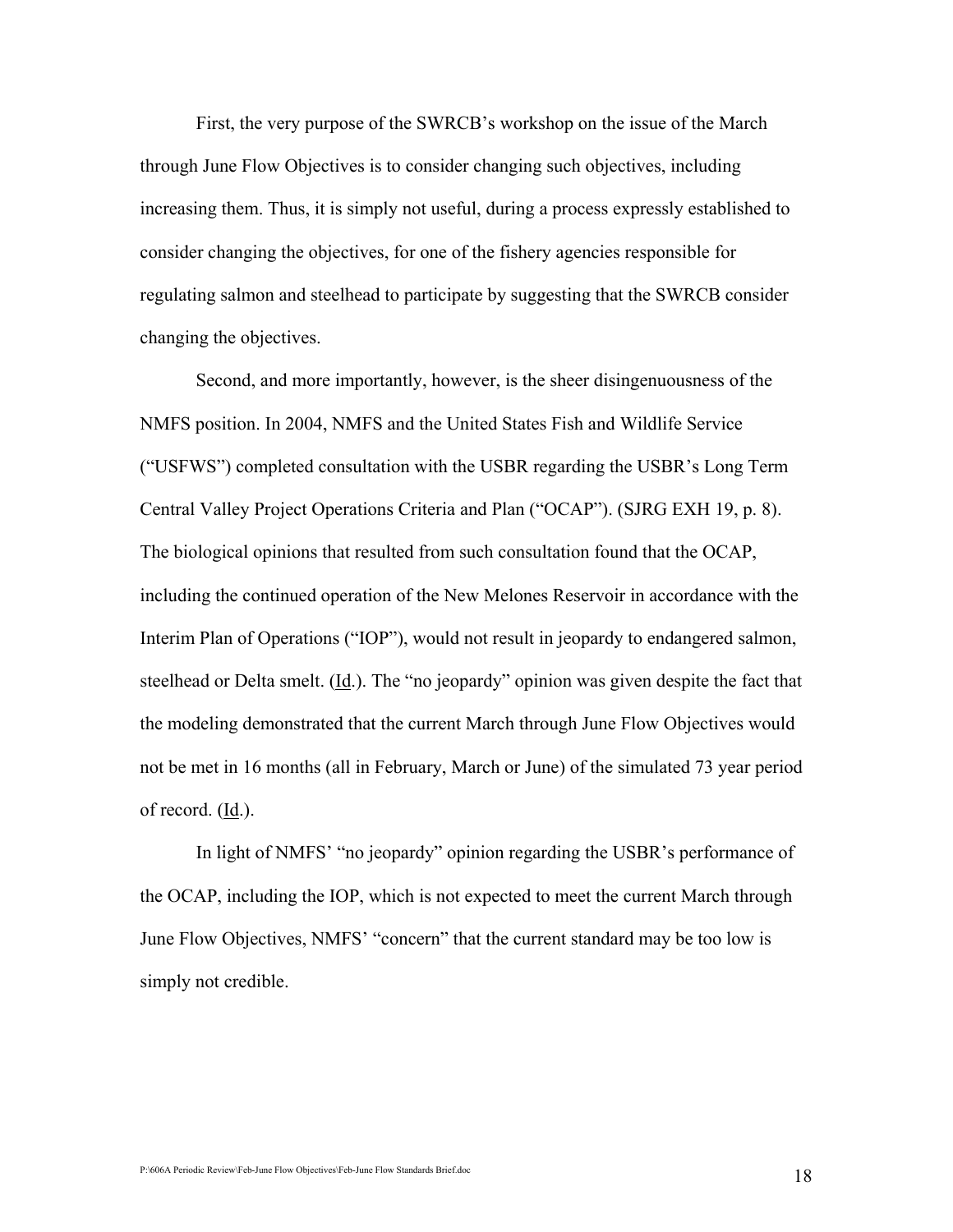#### 4. USFWS

 Much like its sister-agency NMFS, the USFWS essentially made no recommendation, but merely suggested that the March through June Flow Objectives be maintained. (USFWS EXH 40, p. 11). And much like NMFS' suggestion, this suggestion is difficult to understand given that the USFWS also agreed to the "no jeopardy" opinion regarding the USBR's OCAP.

 What is most disappointing about the USFWS submittal is the service's continued discussion of "natural flow." (See, e.g., USFWS EXH 40, p. 7; see also RT March 21, 2005, p. 1377). While comparisons of today's conditions to allegedly natural conditions are expected from environmental groups, such as TBI, that have no established regulatory mandate and are therefore free to espouse whatever view they see fit, such comparisons are not appropriate from the USFWS. Simply put, there is no legal, regulatory or other requirement to restore the San Joaquin River salmon populations to "natural" or "historic" levels. Even the mandate to double the production of natural salmon takes into account the existence of fully developed tributaries and the existence of the Friant Project on the upper San Joaquin River. (PL 102-575 Section 3406(b)(1) calls for doubling average levels attained during the period of 1967-1991). Discussions about what would have existed "naturally" without such development, and recommendations based upon such discussions, are simply irrelevant and should be rejected.<sup>9</sup>

// // // //

 $9$  See Appendix E, p. 1.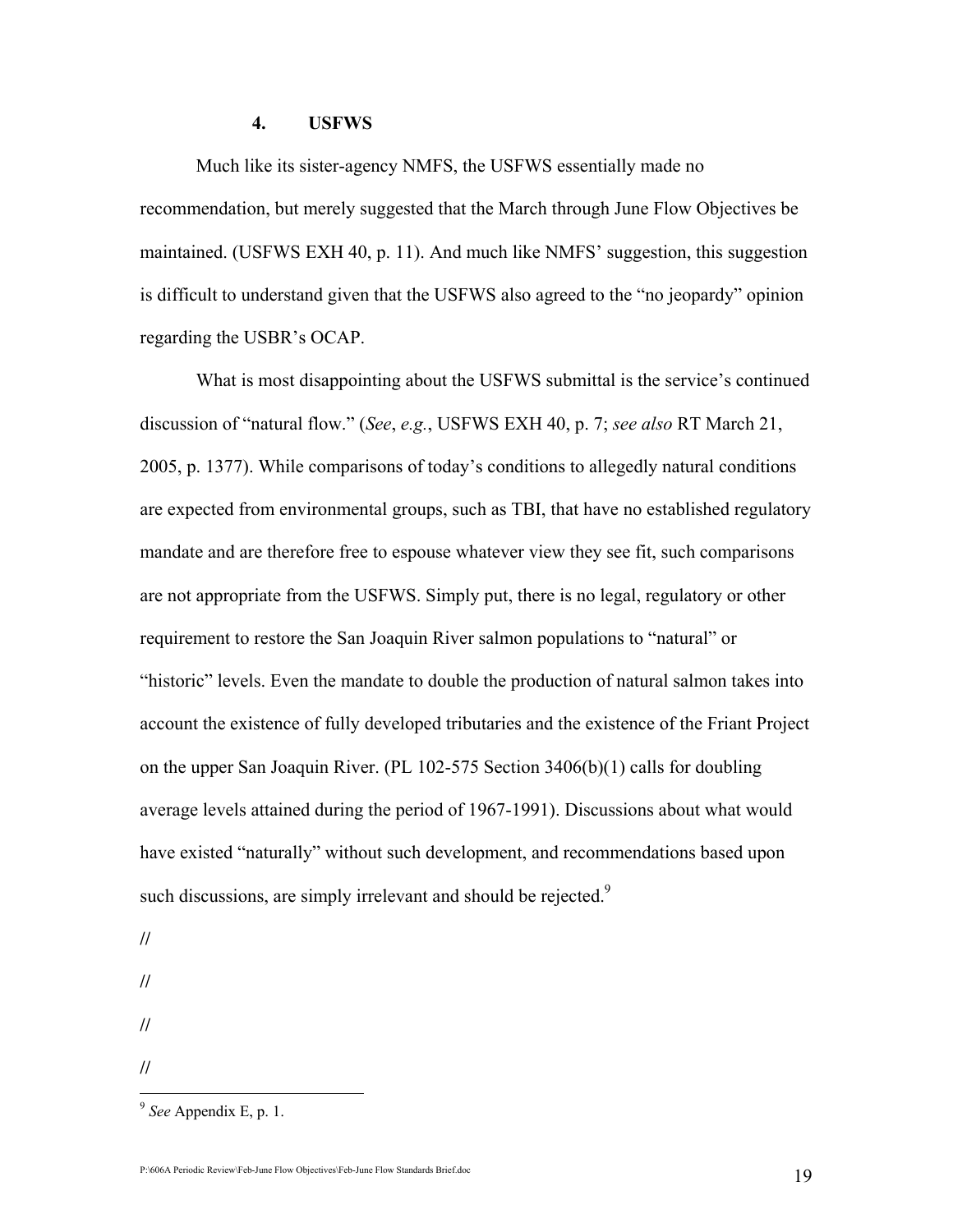## C. SJRGA Has A Different View for Evaluating and Solving the Delta's Problems

## 1. SWRCB Focus Should Be on the Delta Mortality Impacts to Outmigrating San Joaquin River Salmon

 The parties advocating the continuation of, or additions to, the February through June Flow Objectives see the problem regarding salmon and other aquatic species in simple terms. According to them, there simply is not enough water. Having defined the problem in such a simplistic fashion, their proposed solution – more flow – is equally simplistic. However, the SJRGA believes that the problem itself is far more complex, and considers the notion of simply providing more flow to be equivalent to the notion of throwing money at a problem and expecting the problem to be solved. Just as throwing money at a problem is at once the easiest, most expensive and least effective solution, so too is simply advocating the provision of additional flow.

Unlike the parties advocating the continuation of, or additions to, the February through June Flow Objectives based upon the belief that more water equates to more fish, the SJRGA suggests that the problem must be fully understood before a solution, or suite of solutions, can be proposed. As is discussed at length above and in the appendices hereto, it is undisputed that San Joaquin River salmon smolts face a variety of challenges in migrating to the ocean, including export pumping, entrainment, predation, water quality, and simply getting lost in the myriad of Delta channels, sloughs, ditches and canals. The SWRCB should not accept the recommendations of CDFG, TBI, NMFS, USFWS and others and simply call for more flow while ignoring other, possibly more culpable, challenges for outmigrating salmon. The SJRGA is acutely aware that the SWRCB cannot stand idly by and do nothing while more research and studies are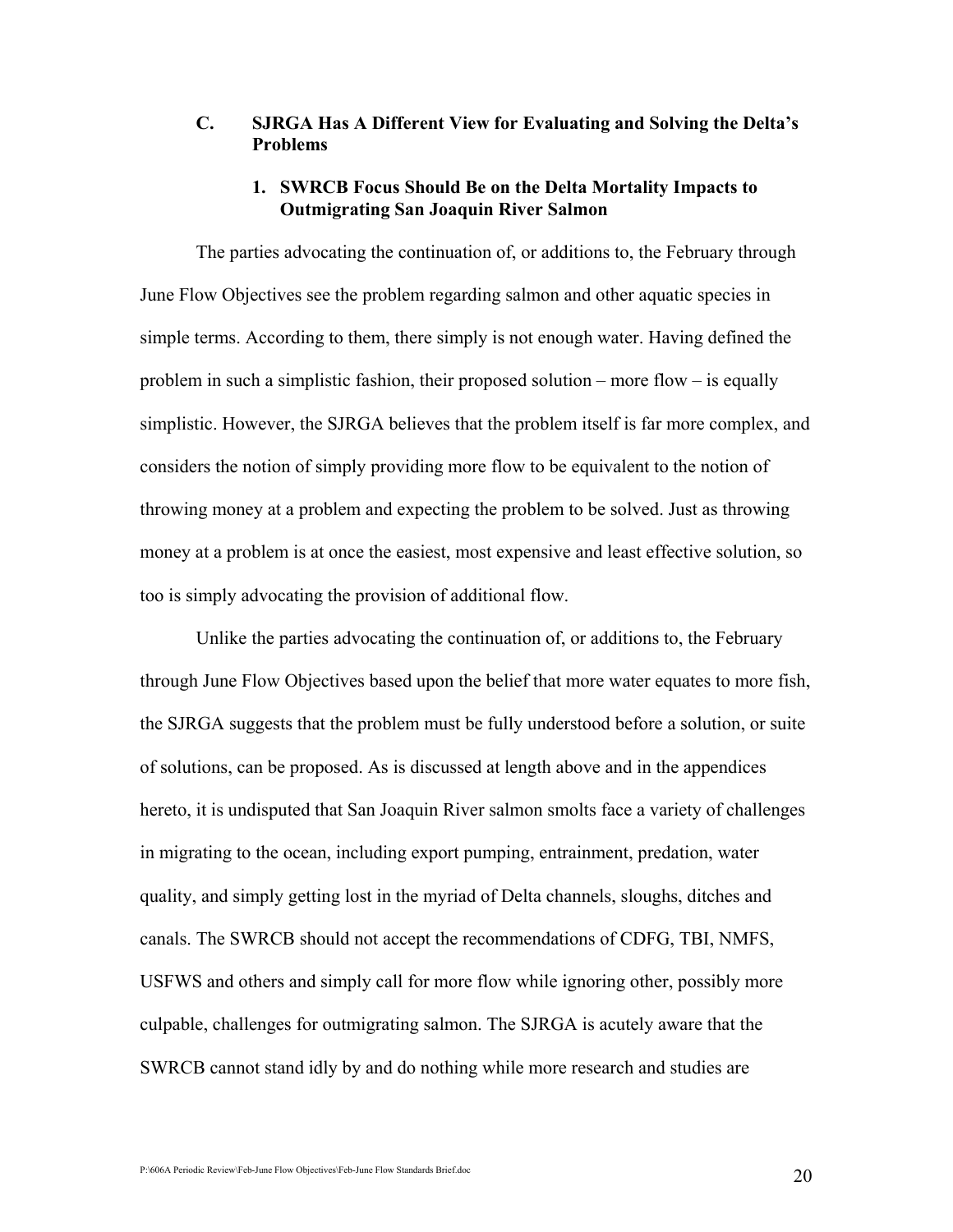conducted. As Chairman Baggett exclaimed, "we are going to make a decision based upon the best science and the best information that is before us now, not ten years from now." (RT March 21, 2005, p. 1457-1458). The solution, then, is to require a series of actions and studies that are designed both to improve conditions for San Joaquin River fish moving through the Delta and to evaluate the various challenges such fish face in order to better understand migration through the Delta and how it can be improved.

 Of course, the SJRGA is already on record for championing just such an approach, as they were the primary advocate for the Vernalis Adaptive Management Plan ("VAMP") which is suite of flow and non-flow actions designed to provide additional flow during the April-May pulse flow period while evaluating the relationship between migration, flow, the Head of Old River Barrier and export pumping. While the VAMP experiment is not quite half finished, and has provided valuable data while providing additional water for fish as intended, it seems apparent that there may be gaps in the information being generated that further study via the VAMP itself will not fill. In the SJRGA's view, the SWRCB should seize the opportunity not simply to require additional flow and blindly hope for more fish, but to utilize the principles underlying the VAMP to require parties to engage in both flow and non-flow actions targeted to improving both San Joaquin River salmon survival and the science regarding salmon migration through the Delta.

 Mr. Dave Vogel of Natural Resource Scientists, Inc. has written a paper examining the effects of hydraulic conditions in the Delta on salmon migration. (A complete copy of Mr. Vogel's paper is attached as Appendix A). Looking at such things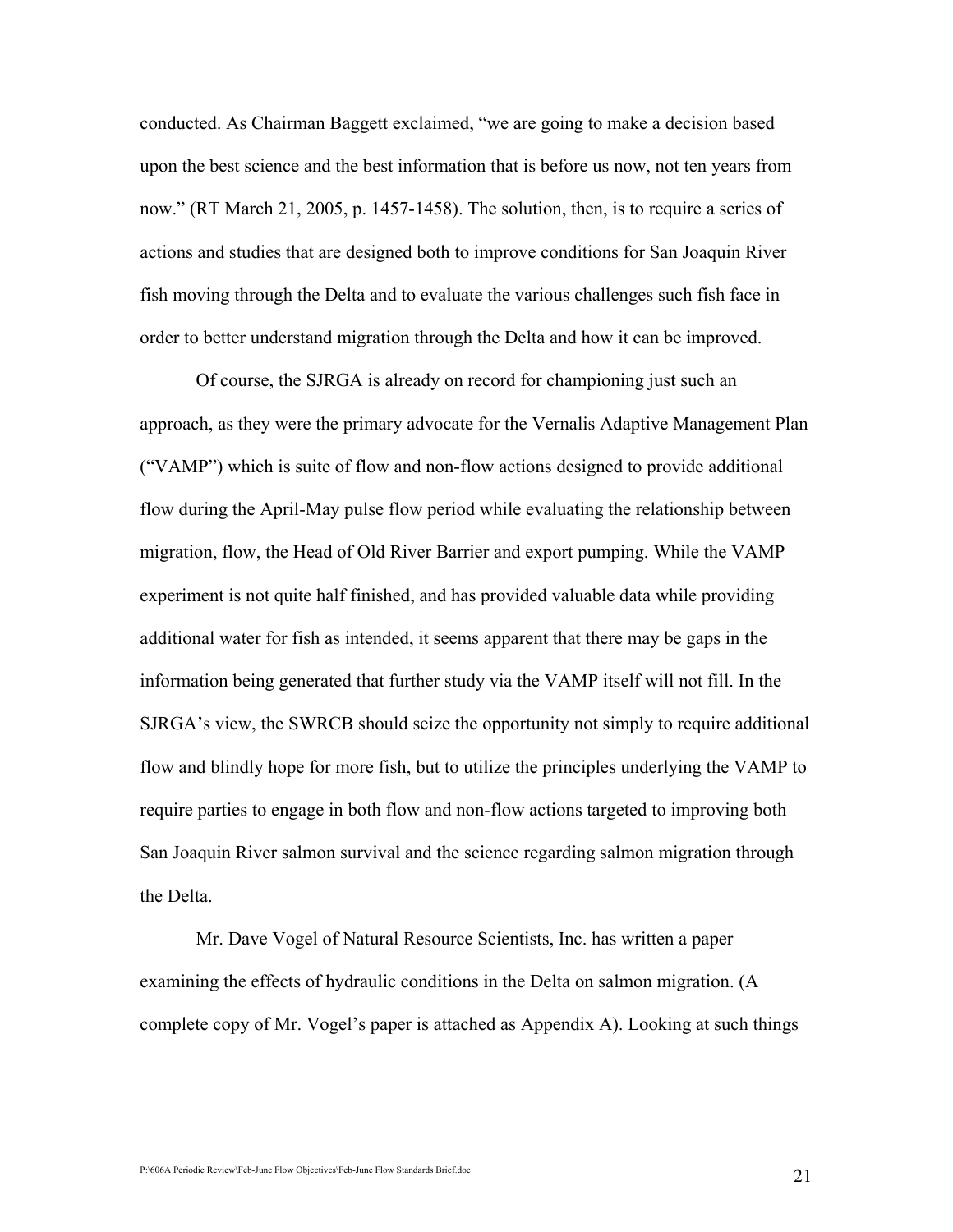as tidal and flow information, the results of the VAMP experiment to date and radio telemetry studies of salmon within the South and Central Delta, Mr. Vogel concluded that

> "a significant portion of San Joaquin salmon mortality occurs because fish are diverted off the mainstem San Joaquin River in high proportions, primarily at Turner Cut and Columbia Cut."  $(\underline{Id}, p. 15)$ . Unfortunately, "the mechanisms explaining how and why salmon smolts can be diverted off the mainstem San Joaquin River into channels of the south Delta remain unknown." (Id.).

 To better understand salmon migration pathways through the Delta as well as sitespecific conditions such migrating salmon confront, Mr. Vogel recommends an intensive investigation centered on the use of salmon tagged with acoustic transmitters as performed on the Columbia River. (Id., p. 16). Mr. Vogel indicates the data loggers not only record where the fish are, enabling the migration paths to be tracked, but also create a time stamp, enabling researchers to plot how fast fish are traveling and better evaluate the impact of flow direction, velocity and other factors on migration. (Id.). Once the data loggers are fixed, a variety of different releases can be performed to take advantage of certain tidal situations, water project operations, barrier operations and/or flow conditions. (Id., p. 16-17).

 The purpose of including the recommendations of Mr. Vogel is not necessarily to endorse them in their entirety, although the SJRGA believes that they have merit and deserve serious consideration for implementation. Rather, the purpose is to demonstrate that there are credible and serious scientists who are looking at the mortality factors within the South and Central Delta for outmigrating San Joaquin River salmon and to focus the SWRCB's energies into solving this Delta problem. Since this proceeding is designed to look at altering or amending the 1995 WQCP for the Bay-Delta, it is the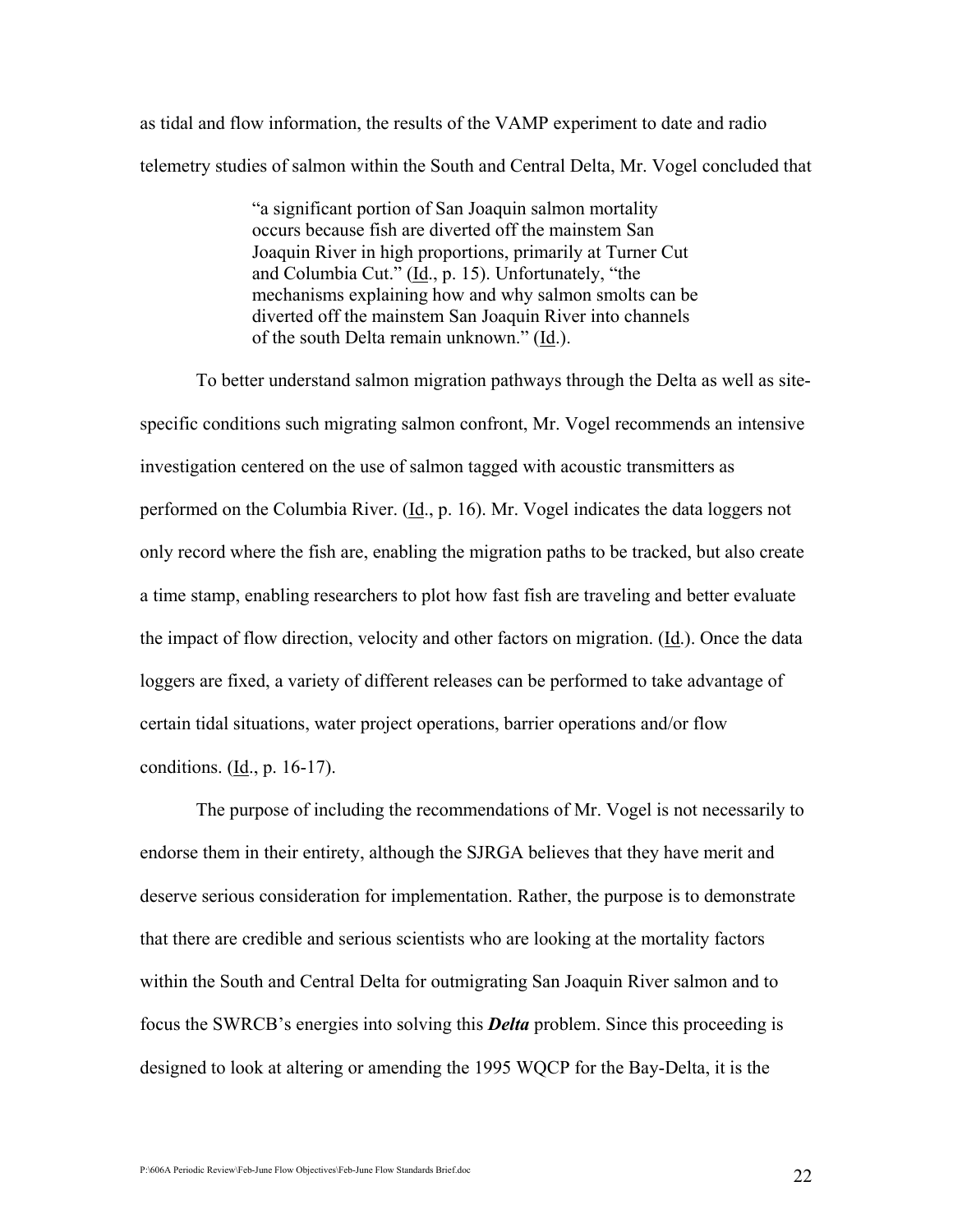SJRGA's opinion that the SWRCB should be focusing on the Delta itself, and more specifically on (1) determining why so many fish are suffering mortality in the Delta, and (2) what specific action or suite of actions can be undertaken to reduce or eliminate these Delta mortality factors. The SWRCB could go a long way to meeting both of these goals if it accepted the recommendations for studies and monitoring contained in this filing and its appendices that focus on salmon survival through the Delta.

## 2. The 1995 WQCP's salmon Narrative Objective Improperly Focuses on the Tributaries Instead of on the Delta

Although the 1995 WQCP was designed and intended to prescribe certain actions to benefit salmon within the Bay-Delta estuary, the salmon narrative objective's use of the "production" of salmon as the measuring stick of progress has inevitably lead to interested agencies and parties focusing not on conditions in the Bay-Delta estuary, but in the ocean and the tributaries. $10<sup>10</sup>$ 

 Virtually every party that has participated in this proceeding by recommending either no change in or an increase to the February through June Flow Objectives has attempted to justify its position using a presumed simple statistical regression between flow at Vernalis and escapement. (See CDFG Exh 8, p. 1-30; TBI EXH 9, p. 3, Fig. 3-5; USFWS EXH 40, p. 6, 8-9; NOAA EXH 17, p. 3-7). Escapement is measured not in the Delta, but rather in the upstream tributaries. (Appendix G, p. 11). The reason these parties focus so much on escapement, as opposed to other measurable factors within the Delta is because salmon production is the sum of the recreational and commercial catch plus escapement. (California Fish and Game Code section 6911). As is now clear, the

-

 $10$  A more complete discussion of this issue can be found in the SJRGA's submittal entitled "San Joaquin" River Group Authority Observations and Comments on the Salmon Narrative Objective" attached hereto as Appendix G.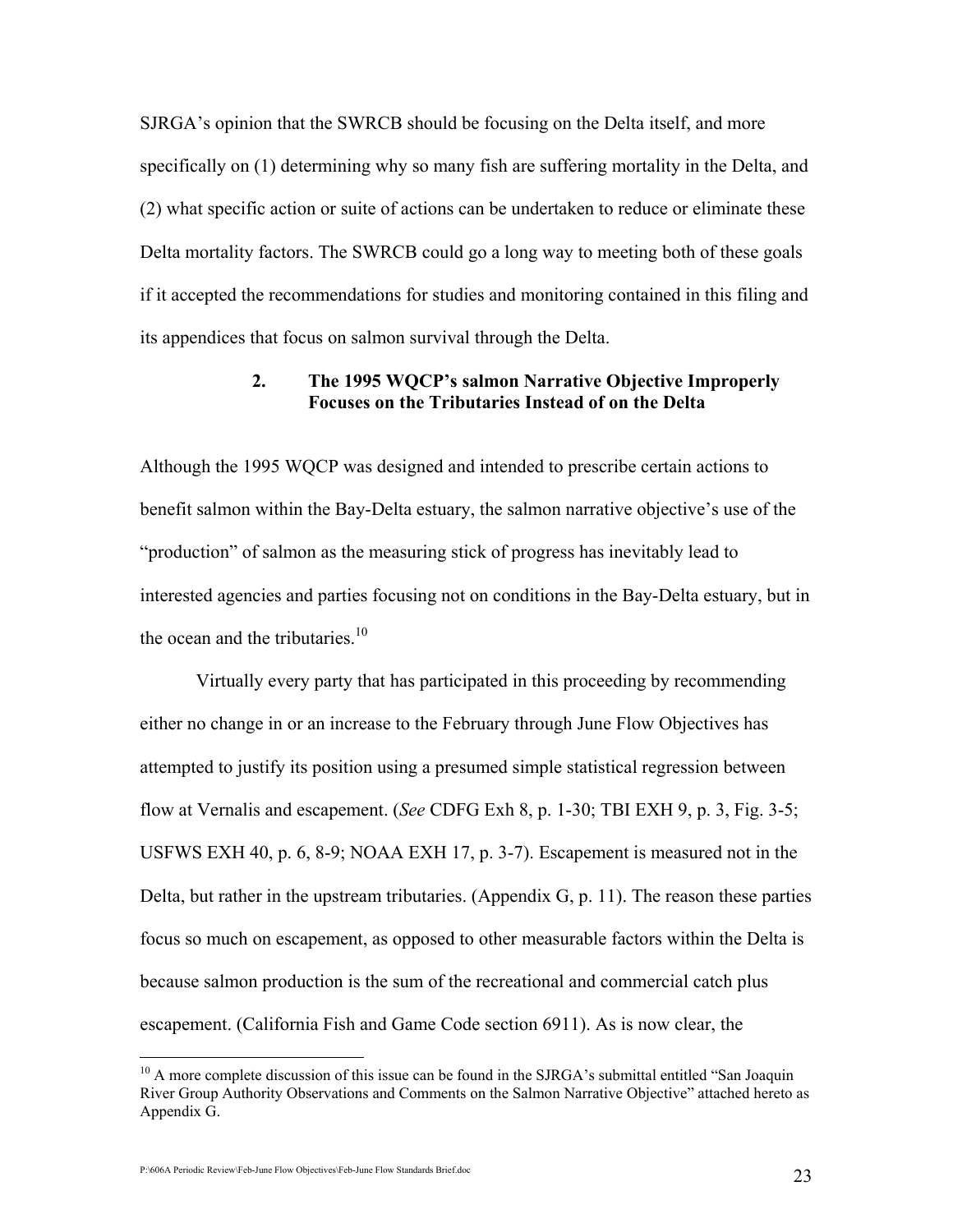combination of the narrative objective's use of "production" as a measuring stick and use of upstream escapement as the primary metric for measuring "production" has resulted in the unintended consequence that salmon survival in and through the Delta is determined by factors measured wholly outside of the Delta. By extension, this has resulted in parties suggesting objectives and regulations that do not address conditions in the Delta directly, but rather in the upstream tributaries.

 Salmon production is dependent upon many variables, including the quality and quantity of spawning and rearing habitat, ocean conditions, harvest, predation, and outmigration. The salmon narrative objective contained in the 1995 WQCP was not designed or intended to require actions to address all of these variables, but only on those that affected the migration of salmon through the Delta. (Appendix G, p. 11, citing Statement of Decision (May 5, 2003) at page 82, State Water Resources Control Board Cases, Case No. JC 4118). Despite this, the resource agencies and environmental parties are using escapement to evaluate and critique the SWRCB's standards specifically designed to improve migration through the Delta. This is akin to comparing apples and oranges. It cannot simply be stated that if escapement is not sufficient, additional flows from the tributaries will remedy the problem. Indeed, the evidence indicates a myriad of other within Delta mortality factors, not San Joaquin Basin flow, cause the problem.

 As part of this process, the SWRCB must re-focus its energies and those of the regulated community (including the resource agencies) away from such misguided efforts and back to ideas and actions designed to evaluate and improve salmon migration through the Delta. Direct measurement of salmon through the Delta is possible, and has occurred for many years. (Appendix G, p. 11, citing SJRGA's "2004 Annual technical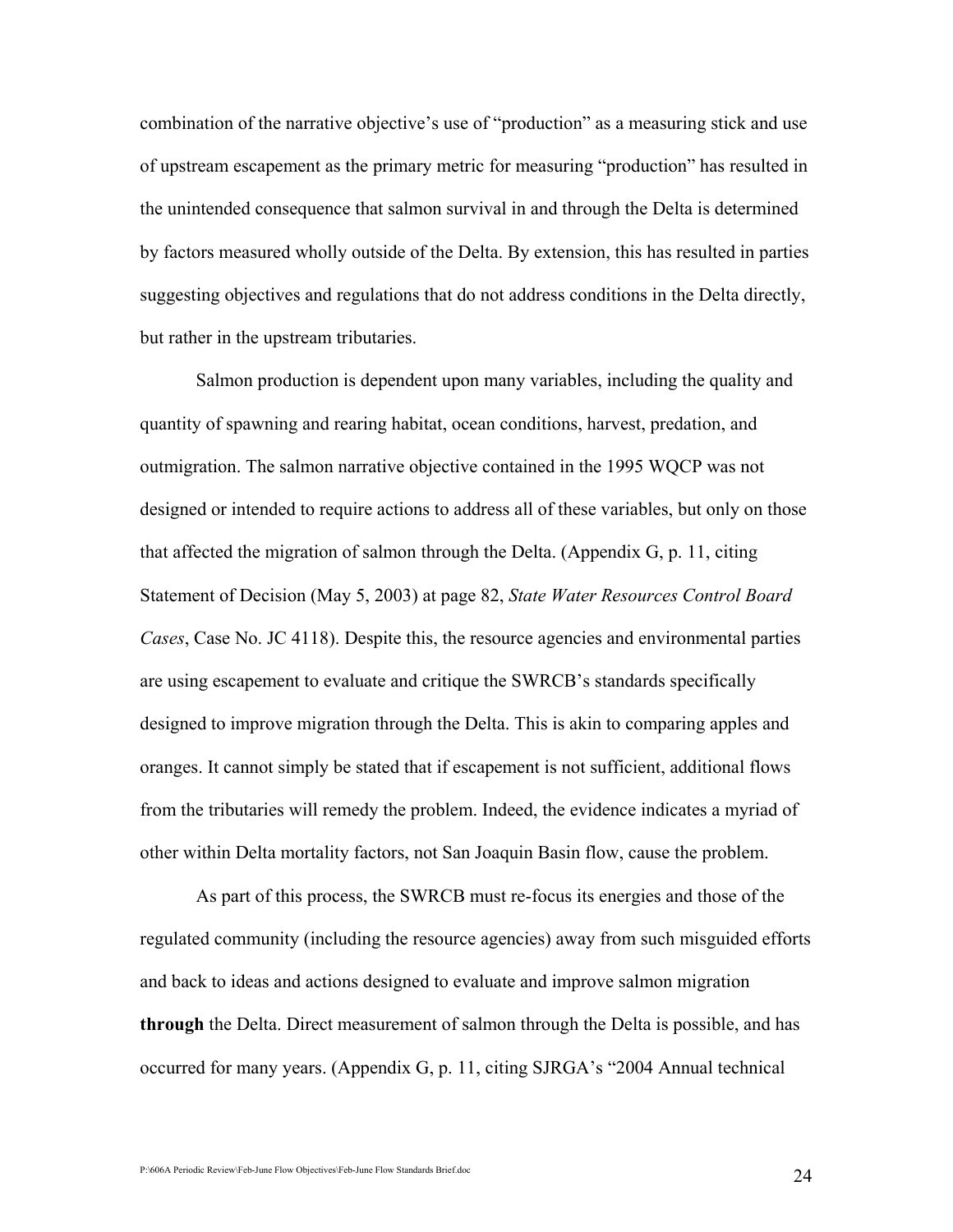report on the Implementation and Monitoring of the San Joaquin River Agreement and the Vernalis Adaptive Management Plan). If the parties are unable to redirect their energies in accordance with the spirit of the 1995 WQCP's salmon narrative objective, then the SWRCB should amend the 1995 WQCP and replace or re-word the salmon narrative objective to focus specifically on measurable factors within the Delta.

#### III. CONCLUSION

 For all of the above reasons, the SJRGA recommends that the SWRCB eliminate the February through June Flow Objectives in their entirety. If the SWRCB finds this is not feasible, then the SJRGA recommends that no standard be established for June (CDFG recommends extending window only through May 31) or February (CDFG does not manage for fry).

 Regardless of the flow standard actually adopted by the SWRCB, the SJRGA recommends that any required actions include real time monitoring, an operable Head of Old River Barrier, export reductions whenever fish of concern are likely to be unreasonably impacted, and short-duration pulse flows designed to maximize the effects of group migration, tidal cycles and pumping restrictions. The SWRCB must focus on these and similar activities specifically designed to identify and address the multiple mortality factors impacting salmon outmigration **through the Delta**, and not simply require higher flows and far greater impacts to the water community in the blind and possibly useless hope that they will be sufficient to subsume all other Delta mortality factors for salmon.

//

//